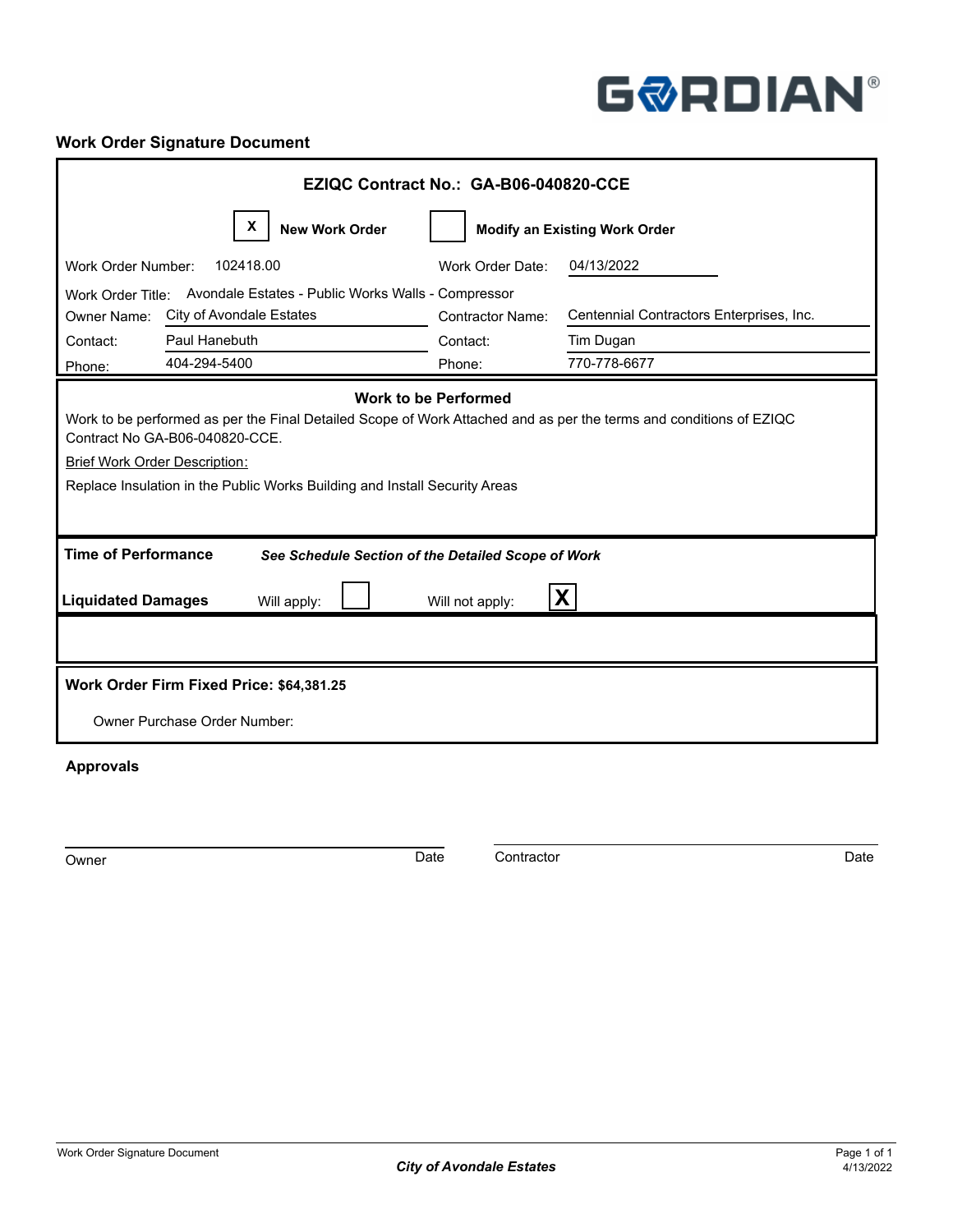

#### **Detailed Scope of Work**



| To: | Tim Dugan<br>3200 Cobb Galleria Parkway<br>Atlanta, GA 30339<br>770-778-6677 | Paul Hanebuth<br>From:<br>City of Avondale Estates<br>Centennial Contractors Enterprises, Inc.<br>21 North Avondale Plaza<br>Avondale Estates, GA 30002<br>404-294-5400 |
|-----|------------------------------------------------------------------------------|-------------------------------------------------------------------------------------------------------------------------------------------------------------------------|
|     | Date Printed:                                                                | April 13, 2022                                                                                                                                                          |
|     | <b>Work Order Number:</b>                                                    | 102418.00                                                                                                                                                               |
|     | <b>Work Order Title:</b>                                                     | Avondale Estates - Public Works Walls - Compressor                                                                                                                      |
|     | <b>Brief Scope:</b>                                                          | Replace Insulation in the Public Works Building and Install Security Areas                                                                                              |
|     | Preliminary                                                                  | <b>Revised</b><br>Final                                                                                                                                                 |

The following items detail the scope of work as discussed at the site. All requirements necessary to accomplish the items set forth below shall be considered part of this scope of work.

Please see proposal and scope of work for Project #102418 - Avondale Estates Public Works Walls - Compressor Project

Contractor Date **Date** 

Owner Date Date Communications and the Date Date Date Date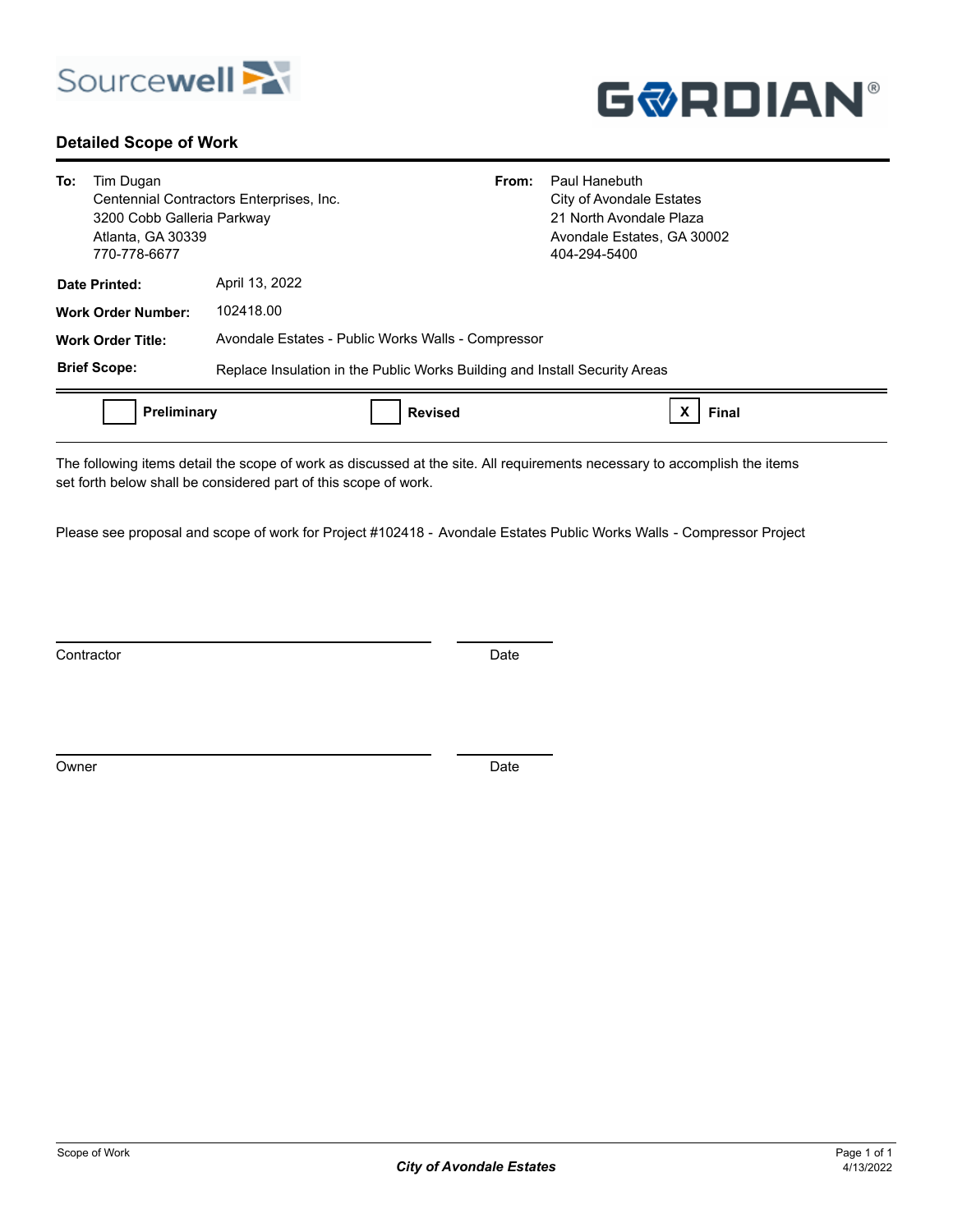## **Contractor's Price Proposal - Summary**

| Date:                                                       | April 13, 2022                                                                                               |
|-------------------------------------------------------------|--------------------------------------------------------------------------------------------------------------|
| IQC Master Contract #:<br>Work Order Number:<br>Owner PO #: | GA-B06-040820-CCE<br>102418.00                                                                               |
| Work Order Title:                                           | Avondale Estates - Public Works Walls - Compressor                                                           |
| Contractor:                                                 | Centennial Contractors Enterprises, Inc.                                                                     |
| Proposal Name:<br>Proposal Value:                           | Avondale Estates - Replace Insulation in the Public Works Building and Install Security Areas<br>\$64,381.25 |

| <b>Compressor</b>     | \$7,567.03  |
|-----------------------|-------------|
| <b>Metal</b>          | \$37,986.38 |
| <b>Walls</b>          | \$18,827.83 |
| <b>Proposal Total</b> | \$64,381.25 |

This total represents the correct total for the proposal. Any discrepancy between line totals, sub-totals and the proposal total is due to rounding.

**The Percentage of NPP on this Proposal: %**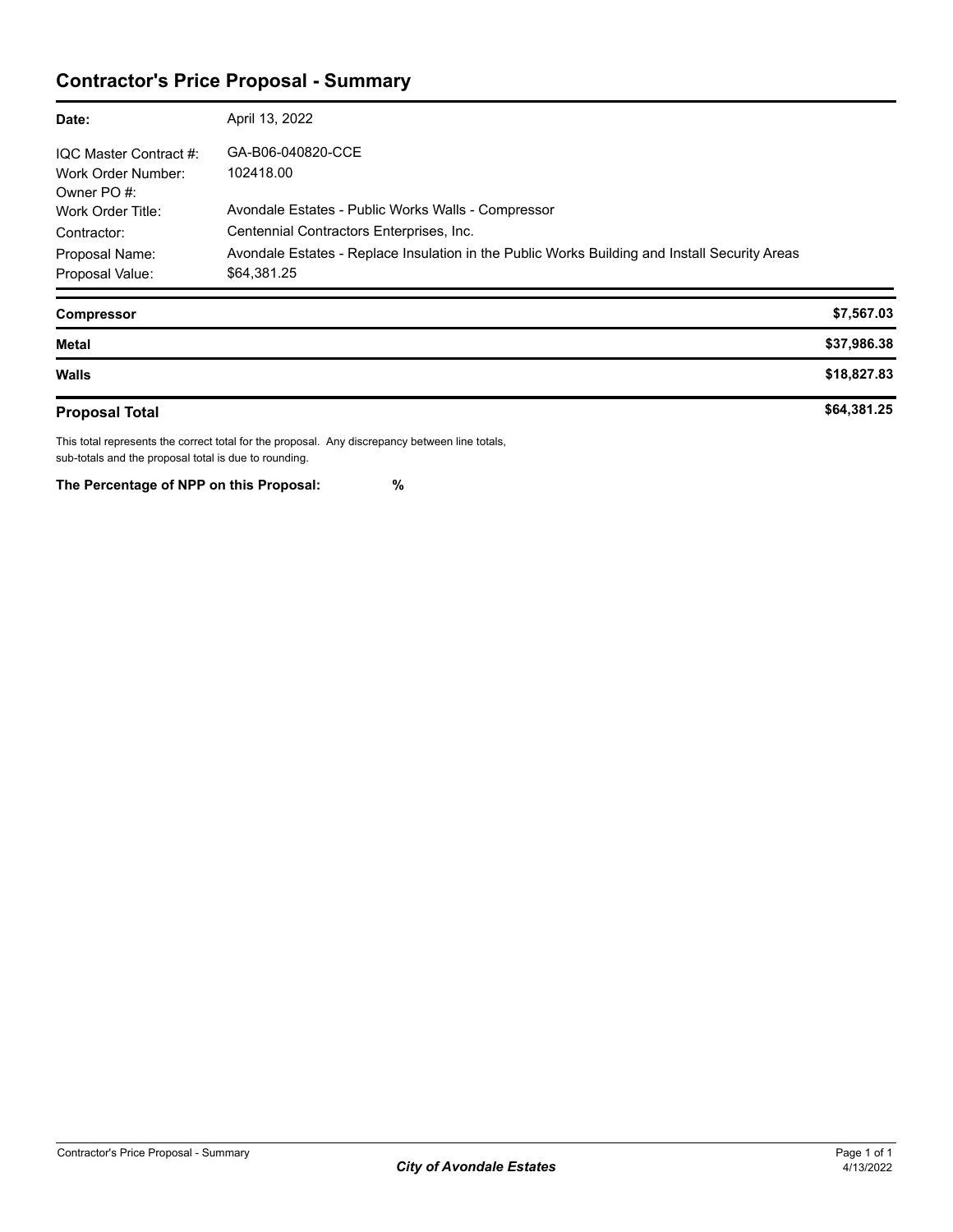# **Contractor's Price Proposal - Detail**

| Date:                                          | April 13, 2022                                                                                 |
|------------------------------------------------|------------------------------------------------------------------------------------------------|
| IQC Master Contract #:                         | GA-B06-040820-CCE                                                                              |
| Work Order Number:                             | 102418.00                                                                                      |
| Owner PO#:<br>Work Order Title:<br>Contractor: | Avondale Estates - Public Works Walls - Compressor<br>Centennial Contractors Enterprises, Inc. |
| Proposal Name:                                 | Avondale Estates - Replace Insulation in the Public Works Building and Install Security Areas  |
| Proposal Value:                                | \$64,381.25                                                                                    |

|                | Sect.             | Item             | <b>Modifer</b>                | <b>UOM</b>         | <b>Description</b>              |                                              |   |                                                         |   |                                                                          |                 | <b>Line Total</b> |
|----------------|-------------------|------------------|-------------------------------|--------------------|---------------------------------|----------------------------------------------|---|---------------------------------------------------------|---|--------------------------------------------------------------------------|-----------------|-------------------|
| Labor          | Equip.            | <b>Material</b>  | (Excluded if marked with an X |                    |                                 |                                              |   |                                                         |   |                                                                          |                 |                   |
|                | <b>Compressor</b> |                  |                               |                    |                                 |                                              |   |                                                         |   |                                                                          |                 |                   |
| $\mathcal I$   |                   | 05 43 00 00 0020 |                               | EA                 |                                 |                                              |   | 1/4-20, Steel Lock Nut With Spring For Unistrut Channel |   |                                                                          |                 | \$40.46           |
|                |                   |                  |                               | Installation       |                                 | Quantity<br>8.00                             | x | <b>Unit Price</b><br>4.25                               | x | Factor<br>1.1901                                                         | Total<br>40.46  |                   |
| 2              |                   | 05 43 00 00 0041 |                               | EA                 |                                 | 1-5/8" Channel, P2675 Unistrut Beam Clamp    |   |                                                         |   |                                                                          |                 | \$58.27           |
|                |                   |                  |                               | Installation       |                                 | Quantity<br>4.00                             | x | <b>Unit Price</b><br>12.24                              | x | Factor<br>Ξ<br>1.1901                                                    | Total<br>58.27  |                   |
| 3              |                   | 11 48 13 00 0020 |                               | EA                 | <b>Hose Reel</b>                |                                              |   |                                                         |   |                                                                          |                 | \$427.07          |
|                |                   |                  |                               | Installation       |                                 | Quantity<br>1.00                             | x | <b>Unit Price</b><br>358.85                             | x | Factor<br>Ξ<br>1.1901                                                    | Total<br>427.07 |                   |
| 4              |                   | 22 11 16 00 0374 |                               | LF                 |                                 | 3/4" Hard Drawn Type L Copper Tube/Pipe      |   |                                                         |   |                                                                          |                 | \$402.02          |
|                |                   |                  |                               | Installation       |                                 | Quantity<br>60.00                            | x | Unit Price<br>5.63                                      | x | Factor<br>$1.1901$ =                                                     | Total<br>402.02 |                   |
|                |                   |                  |                               |                    | connect compressor to hose reel |                                              |   |                                                         |   |                                                                          |                 |                   |
| 5              |                   | 22 11 16 00 0441 |                               | EA                 |                                 | 3/4" 90 Degree Copper Elbow                  |   |                                                         |   |                                                                          |                 | \$96.51           |
|                |                   |                  |                               | Installation       |                                 | Quantity<br>3.00                             | x | <b>Unit Price</b><br>27.03                              | x | Factor<br>Ξ<br>1.1901                                                    | Total<br>96.51  |                   |
|                |                   |                  |                               |                    | connect compressor to hose reel |                                              |   |                                                         |   |                                                                          |                 |                   |
| 6              |                   | 22 11 16 00 0486 |                               | EA<br>Installation | connect compressor to hose reel | 3/4" Straight Copper Tee<br>Quantity<br>2.00 | x | <b>Unit Price</b><br>41.87                              | x | Factor<br>Ξ<br>1.1901                                                    | Total<br>99.66  | \$99.66           |
| $\overline{7}$ |                   | 22 11 16 00 0513 |                               | EA                 |                                 | 3/4" Copper Coupling                         |   |                                                         |   |                                                                          |                 | \$152.99          |
|                |                   |                  |                               | Installation       |                                 | Quantity<br>5.00                             | х | <b>Unit Price</b><br>25.71                              | x | Factor<br>Ξ<br>1.1901                                                    | Total<br>152.99 |                   |
|                |                   |                  |                               |                    | connect compressor to hose reel |                                              |   |                                                         |   |                                                                          |                 |                   |
| 8              |                   | 22 11 16 00 0554 |                               | EA                 |                                 | 3/4" Female Copper Adapter                   |   |                                                         |   |                                                                          |                 | \$33.25           |
|                |                   |                  |                               | Installation       |                                 | Quantity<br>1.00                             | х | <b>Unit Price</b><br>27.94                              | x | Factor<br>Ξ<br>1.1901                                                    | Total<br>33.25  |                   |
|                |                   |                  |                               |                    | connect compressor to hose reel |                                              |   |                                                         |   |                                                                          |                 |                   |
| 9              |                   | 22 11 19 00 0005 |                               | LF                 | And Clamp                       |                                              |   |                                                         |   | 5/8" Inside Diameter Ethylene Propylene Diene Monomer (EPDM) Rubber Hose |                 | \$275.51          |
|                |                   |                  |                               | Installation       |                                 | Quantity<br>50.00                            | x | <b>Unit Price</b><br>4.63                               | x | Factor<br>1.1901                                                         | Total<br>275.51 |                   |
|                |                   |                  |                               | hose               |                                 |                                              |   |                                                         |   |                                                                          |                 |                   |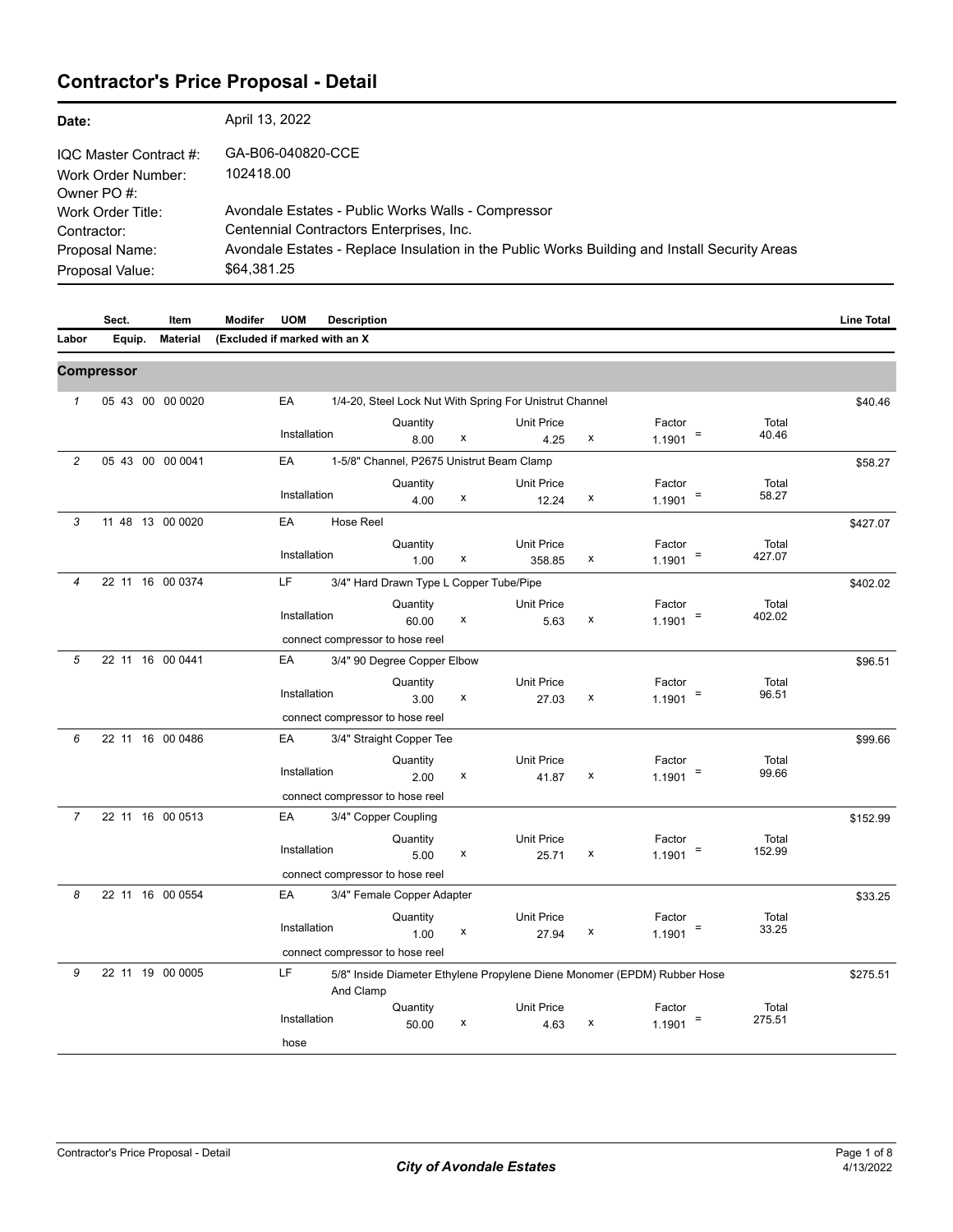| <b>Work Order Number:</b><br><b>Work Order Title:</b> | 102418.00<br>Avondale Estates - Public Works Walls - Compressor                               |
|-------------------------------------------------------|-----------------------------------------------------------------------------------------------|
| Proposal Name:                                        | Avondale Estates - Replace Insulation in the Public Works Building and Install Security Areas |
| Proposal Value:                                       | \$64,381.25                                                                                   |

|              | Sect.      | Item                           | Modifer                       | <b>UOM</b>   | <b>Description</b>        |                                         |   |                                                                                                                                                                                                                                                                                                              |   |                                                                                                                                                              |                   | <b>Line Total</b> |
|--------------|------------|--------------------------------|-------------------------------|--------------|---------------------------|-----------------------------------------|---|--------------------------------------------------------------------------------------------------------------------------------------------------------------------------------------------------------------------------------------------------------------------------------------------------------------|---|--------------------------------------------------------------------------------------------------------------------------------------------------------------|-------------------|-------------------|
| Labor        | Equip.     | <b>Material</b>                | (Excluded if marked with an X |              |                           |                                         |   |                                                                                                                                                                                                                                                                                                              |   |                                                                                                                                                              |                   |                   |
|              | Compressor |                                |                               |              |                           |                                         |   |                                                                                                                                                                                                                                                                                                              |   |                                                                                                                                                              |                   |                   |
| 10           |            | 22 15 13 00 0004               |                               | EA           | <b>Ball And Bracket</b>   |                                         |   |                                                                                                                                                                                                                                                                                                              |   | 3/4" Combination Steel And Brass Disconnect Valve, Single Seated With Arm                                                                                    |                   | \$41.37           |
|              |            |                                |                               |              |                           | Quantity                                |   | <b>Unit Price</b>                                                                                                                                                                                                                                                                                            |   | Factor                                                                                                                                                       | Total             |                   |
|              |            |                                |                               | Installation |                           | 1.00                                    | х | 34.76                                                                                                                                                                                                                                                                                                        | x | 1.1901                                                                                                                                                       | 41.37             |                   |
|              |            |                                |                               |              | disconnect for compressor |                                         |   |                                                                                                                                                                                                                                                                                                              |   |                                                                                                                                                              |                   |                   |
| 11           |            | 22 15 13 00 0039               |                               | EA           |                           |                                         |   | 3/4" Pressure Regulator, Max 300 PSI Input, 2-125 PSI Output                                                                                                                                                                                                                                                 |   |                                                                                                                                                              |                   | \$243.90          |
|              |            |                                |                               | Installation |                           | Quantity                                |   | <b>Unit Price</b>                                                                                                                                                                                                                                                                                            |   | Factor                                                                                                                                                       | Total<br>243.90   |                   |
|              |            |                                |                               |              | regulator of compressor   | 1.00                                    | x | 204.94                                                                                                                                                                                                                                                                                                       | х | 1.1901                                                                                                                                                       |                   |                   |
| 12           |            | 22 15 19 13 0008               |                               | EA           | <b>Working Pressure</b>   |                                         |   |                                                                                                                                                                                                                                                                                                              |   | 5 HP 1-Stage Air Compressor, Air Cooled With 60 Gallon Receiver, 140 PSIG                                                                                    |                   | \$5,543.78        |
|              |            |                                |                               |              |                           | Quantity                                |   | Unit Price                                                                                                                                                                                                                                                                                                   |   | Factor                                                                                                                                                       | Total             |                   |
|              |            |                                |                               | Installation |                           | 1.00                                    | x | 4,658.25                                                                                                                                                                                                                                                                                                     | x | 1.1901                                                                                                                                                       | 5,543.78          |                   |
| 13           |            | 23 05 29 00 0263               |                               | EA           |                           |                                         |   | 3/4" Copper Tubing Riser Clamp (Cooper B-Line B3373CT)                                                                                                                                                                                                                                                       |   |                                                                                                                                                              |                   | \$98.16           |
|              |            |                                |                               |              |                           | Quantity                                |   | <b>Unit Price</b>                                                                                                                                                                                                                                                                                            |   | Factor                                                                                                                                                       | Total             |                   |
|              |            |                                |                               | Installation |                           | 4.00                                    | x | 20.62                                                                                                                                                                                                                                                                                                        | х | 1.1901                                                                                                                                                       | 98.16             |                   |
|              |            |                                |                               |              |                           | connect compressor to hose reel         |   |                                                                                                                                                                                                                                                                                                              |   |                                                                                                                                                              |                   |                   |
| 14           |            | 26 05 29 00 0005               |                               | EA           |                           |                                         |   |                                                                                                                                                                                                                                                                                                              |   | Up To 1' Length x 1-5/8" Wide x 1-5/8" High, 14 Gauge, Steel Unistrut Channel                                                                                |                   | \$54.08           |
|              |            |                                |                               | Installation |                           | Quantity                                | x | Unit Price                                                                                                                                                                                                                                                                                                   | x | Factor<br>Ξ                                                                                                                                                  | Total<br>54.08    |                   |
|              |            |                                |                               |              |                           | 4.00<br>connect compressor to hose reel |   | 11.36                                                                                                                                                                                                                                                                                                        |   | 1.1901                                                                                                                                                       |                   |                   |
|              |            |                                |                               |              |                           |                                         |   |                                                                                                                                                                                                                                                                                                              |   |                                                                                                                                                              |                   |                   |
|              |            | <b>Subtotal for Compressor</b> |                               |              |                           |                                         |   |                                                                                                                                                                                                                                                                                                              |   |                                                                                                                                                              |                   | \$7,567.03        |
| <b>Metal</b> |            |                                |                               |              |                           |                                         |   |                                                                                                                                                                                                                                                                                                              |   |                                                                                                                                                              |                   |                   |
| 15           |            | 01 22 20 00 0010               |                               | HR           |                           | directed by owner only.                 |   | Electrician For tasks not included in the Construction Task Catalog <sup>®</sup> and as                                                                                                                                                                                                                      |   |                                                                                                                                                              |                   | \$3,485.33        |
|              |            |                                |                               | Installation |                           | Quantity                                |   | Unit Price                                                                                                                                                                                                                                                                                                   |   | Factor                                                                                                                                                       | Total<br>3,485.33 |                   |
|              |            |                                |                               |              |                           | 60.00                                   | x | 48.81                                                                                                                                                                                                                                                                                                        | x | 1.1901                                                                                                                                                       |                   |                   |
|              |            |                                |                               |              |                           |                                         |   | hourly rate to move electrical items when metal wall panels are being installed                                                                                                                                                                                                                              |   |                                                                                                                                                              |                   |                   |
| 16           |            | 01 22 23 00 0053               |                               | <b>WK</b>    |                           | 17' Electric, Scissor Platform Lift     |   |                                                                                                                                                                                                                                                                                                              |   |                                                                                                                                                              |                   | \$1,174.91        |
|              |            |                                |                               | Installation |                           | Quantity<br>3.00                        | х | <b>Unit Price</b><br>329.08                                                                                                                                                                                                                                                                                  | х | Factor<br>1.1901                                                                                                                                             | Total<br>1,174.91 |                   |
|              |            |                                |                               |              |                           |                                         |   |                                                                                                                                                                                                                                                                                                              |   |                                                                                                                                                              |                   |                   |
| 17           |            | 01 71 13 00 0002               |                               | EA           |                           |                                         |   | off loading on site, rigging, dismantling, loading for return and transporting<br>away. For equipment such as trenchers, skid-steer loaders (bobcats),<br>industrial warehouse forklifts, sweepers, scissor platform lifts, telescoping<br>and articulating boom man lifts with up to 40' boom lengths, etc. |   | Equipment Delivery, Pickup, Mobilization And Demobilization Using A Rollback<br>Flatbed TruckIncludes loading, tie-down of equipment, delivery of equipment, |                   | \$224.70          |
|              |            |                                |                               | Installation |                           | Quantity<br>1.00                        | х | Unit Price<br>188.81                                                                                                                                                                                                                                                                                         | х | Factor<br>1.1901                                                                                                                                             | Total<br>224.70   |                   |

delivery of scissor lift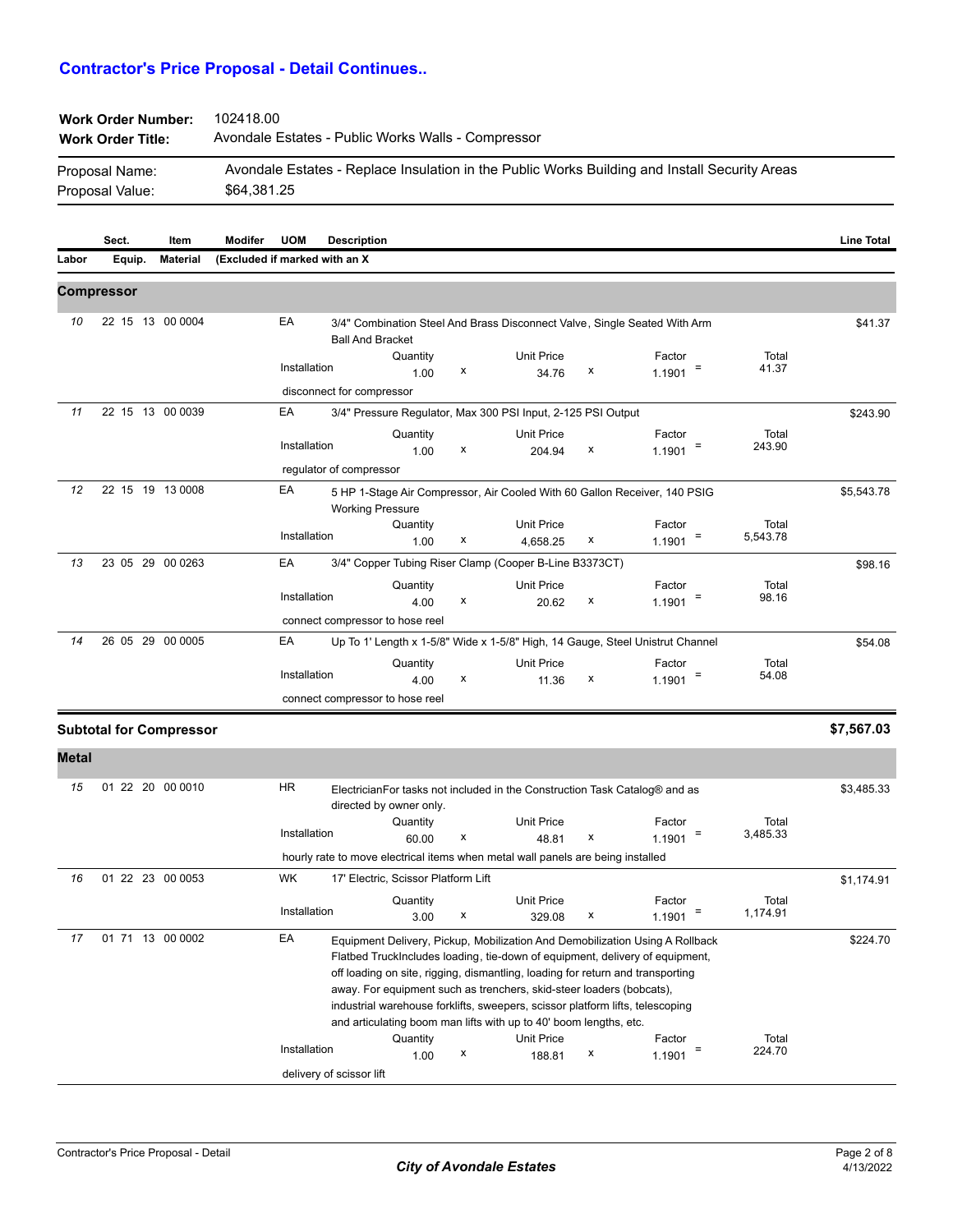| <b>Work Order Number:</b> | 102418.00                                          |
|---------------------------|----------------------------------------------------|
| <b>Work Order Title:</b>  | Avondale Estates - Public Works Walls - Compressor |

| Proposal Name:  | Avondale Estates - Replace Insulation in the Public Works Building and Install Security Areas |
|-----------------|-----------------------------------------------------------------------------------------------|
| Proposal Value: | \$64.381.25                                                                                   |

|              | Sect.                     | Item            | <b>Modifer</b>                | <b>UOM</b>   | <b>Description</b>                                           |                                 |   |                                                                        |   |                                                                                                                                                              |                      | <b>Line Total</b> |
|--------------|---------------------------|-----------------|-------------------------------|--------------|--------------------------------------------------------------|---------------------------------|---|------------------------------------------------------------------------|---|--------------------------------------------------------------------------------------------------------------------------------------------------------------|----------------------|-------------------|
| Labor        | Equip.                    | <b>Material</b> | (Excluded if marked with an X |              |                                                              |                                 |   |                                                                        |   |                                                                                                                                                              |                      |                   |
| <b>Metal</b> |                           |                 |                               |              |                                                              |                                 |   |                                                                        |   |                                                                                                                                                              |                      |                   |
| 18           | 05 05 23 00 1568          |                 |                               | EA           |                                                              |                                 |   | Up To 1/2" Diameter Drill Through Up To 1/4" Steel Plate               |   |                                                                                                                                                              |                      | \$7,661.86        |
|              |                           |                 |                               | Installation |                                                              | Quantity<br>600.00              | x | <b>Unit Price</b><br>10.73                                             | x | Factor<br>$\equiv$<br>1.1901                                                                                                                                 | Total<br>7,661.86    |                   |
|              |                           |                 |                               |              |                                                              |                                 |   | drill 2 holes top, middle and bottom every 2 feet 100x6=600            |   |                                                                                                                                                              |                      |                   |
| 19           | 05 75 00 00 0039          |                 |                               | SF           |                                                              |                                 |   | 0.0516" (18 Gauge) Thick Galvanized Steel Sheet, Installed On Walls    |   |                                                                                                                                                              |                      | \$30,809.31       |
|              |                           |                 |                               | Installation |                                                              | Quantity<br>3,200.00            | x | <b>Unit Price</b><br>8.09                                              | х | Factor<br>Ξ<br>1.1901                                                                                                                                        | Total<br>30,809.31   |                   |
|              |                           |                 |                               |              | wall area 200'x16'=3,2000sf                                  |                                 |   |                                                                        |   |                                                                                                                                                              |                      |                   |
| 20           | 05 75 00 00 0039          |                 | 0180                          | <b>MOD</b>   | For >500, Deduct                                             |                                 |   |                                                                        |   |                                                                                                                                                              |                      | $-$5,369.73$      |
|              |                           |                 |                               | Installation |                                                              | Quantity<br>3,200.00            | x | <b>Unit Price</b><br>$-1.41$                                           | х | Factor<br>1.1901                                                                                                                                             | Total<br>$-5,369.73$ |                   |
|              | <b>Subtotal for Metal</b> |                 |                               |              |                                                              |                                 |   |                                                                        |   |                                                                                                                                                              |                      | \$37,986.38       |
| <b>Walls</b> |                           |                 |                               |              |                                                              |                                 |   |                                                                        |   |                                                                                                                                                              |                      |                   |
| 21           | 01 74 19 00 0014          |                 |                               | EA           |                                                              |                                 |   |                                                                        |   | 20 CY Dumpster (3 Ton) "Construction Debris" Includes delivery of dumpster,<br>rental cost, pick-up cost, hauling, and disposal fee. Non-hazardous material. |                      | \$416.54          |
|              |                           |                 |                               | Installation |                                                              | Quantity                        |   | <b>Unit Price</b>                                                      |   | Factor<br>$\equiv$                                                                                                                                           | Total<br>416.54      |                   |
|              |                           |                 |                               |              |                                                              | 1.00                            | х | 350.00                                                                 | х | 1.1901                                                                                                                                                       |                      |                   |
| 22           | 05 05 19 00 0014          |                 |                               | EA           | <b>Bolt</b>                                                  |                                 |   |                                                                        |   | 1/2" Diameter x 4-1/4" Length, Zinc Plated Steel, Wedge Anchor Expansion                                                                                     |                      | \$76.26           |
|              |                           |                 |                               | Installation |                                                              | Quantity<br>6.00                | x | <b>Unit Price</b><br>10.68                                             | х | Factor<br>1.1901                                                                                                                                             | Total<br>76.26       |                   |
|              |                           |                 |                               |              | anchor lower wall into concrete                              |                                 |   |                                                                        |   |                                                                                                                                                              |                      |                   |
| 23           | 05 41 00 00 0016          |                 |                               | <b>SF</b>    |                                                              | Framing With Tracks And Runners |   | 6" Width, 16" On Center, 14 Gauge, Load Bearing, Structural Metal Stud |   |                                                                                                                                                              |                      | \$1,773.25        |
|              |                           |                 |                               | Installation |                                                              | Quantity<br>200.00              | х | <b>Unit Price</b><br>7.45                                              | х | Factor<br>Ξ<br>1.1901                                                                                                                                        | Total<br>1,773.25    |                   |
|              |                           |                 |                               |              | used to create ceiling anchor points for partition walls     |                                 |   |                                                                        |   |                                                                                                                                                              |                      |                   |
| 24           | 05 41 00 00 0016          |                 | 0183                          | <b>MOD</b>   | For Up To 200, Add                                           |                                 |   |                                                                        |   |                                                                                                                                                              |                      | \$426.06          |
|              |                           |                 |                               | Installation |                                                              | Quantity<br>200.00              | x | <b>Unit Price</b><br>1.79                                              | х | Factor<br>1.1901                                                                                                                                             | Total<br>426.06      |                   |
| 25           | 06 11 16 00 0061          |                 |                               | <b>SF</b>    |                                                              |                                 |   | 2" x 4" Wood Wall Framing At 16" On Center                             |   |                                                                                                                                                              |                      | \$925.80          |
|              |                           |                 |                               | Installation |                                                              | Quantity<br>416.00              | x | <b>Unit Price</b><br>1.87                                              | x | Factor<br>Ξ<br>1.1901                                                                                                                                        | Total<br>925.80      |                   |
|              |                           |                 |                               |              | upper storage area 35x8=280sf<br>lower storage area 17x8=136 |                                 |   |                                                                        |   |                                                                                                                                                              |                      |                   |
| 26           | 06 11 16 00 0061          |                 | 0004                          | <b>MOD</b>   | For >200 To 500, Add                                         |                                 |   |                                                                        |   |                                                                                                                                                              |                      | \$123.77          |
|              |                           |                 |                               | Installation |                                                              | Quantity<br>416.00              | x | <b>Unit Price</b><br>0.25                                              | x | Factor<br>$\equiv$<br>1.1901                                                                                                                                 | Total<br>123.77      |                   |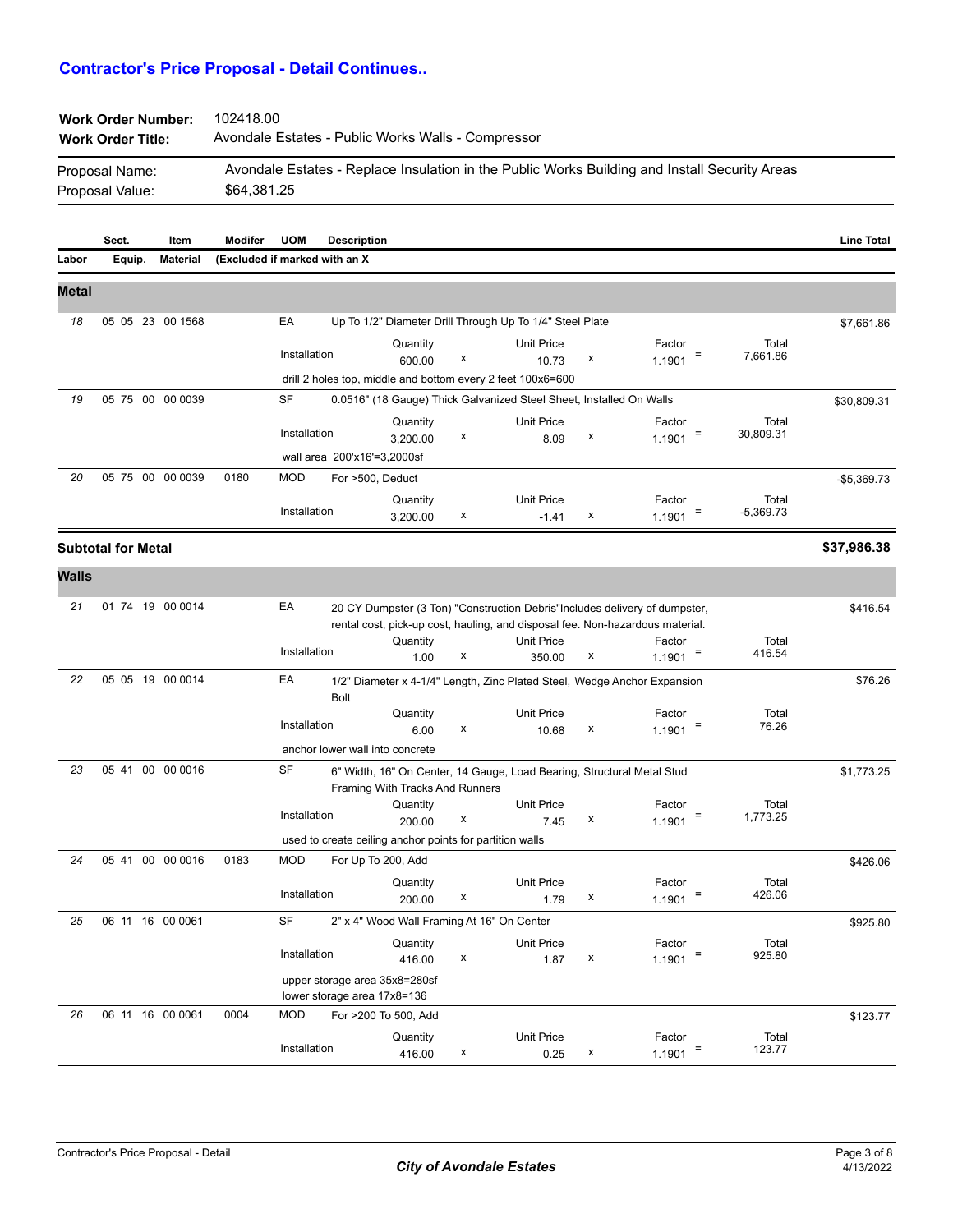| <b>Work Order Number:</b> | 102418.00                                                                                     |
|---------------------------|-----------------------------------------------------------------------------------------------|
| <b>Work Order Title:</b>  | Avondale Estates - Public Works Walls - Compressor                                            |
| Proposal Name:            | Avondale Estates - Replace Insulation in the Public Works Building and Install Security Areas |
| Proposal Value:           | \$64,381.25                                                                                   |

|              | Sect.  | Item             | Modifer                        | <b>UOM</b>               | <b>Description</b>       |                                        |                |                                                                                                                      |   |                                                                                                          |                   | <b>Line Total</b> |
|--------------|--------|------------------|--------------------------------|--------------------------|--------------------------|----------------------------------------|----------------|----------------------------------------------------------------------------------------------------------------------|---|----------------------------------------------------------------------------------------------------------|-------------------|-------------------|
| Labor        | Equip. | <b>Material</b>  | (Excluded if marked with an X) |                          |                          |                                        |                |                                                                                                                      |   |                                                                                                          |                   |                   |
| <b>Walls</b> |        |                  |                                |                          |                          |                                        |                |                                                                                                                      |   |                                                                                                          |                   |                   |
| 27           |        | 06 16 33 00 0013 |                                | SF                       |                          |                                        |                | 5/8" Interior BC Plywood Wall SheathingApplied to wall studs.                                                        |   |                                                                                                          |                   | \$1,911.68        |
|              |        |                  |                                | Installation             |                          | Quantity<br>552.00                     | $\pmb{\times}$ | <b>Unit Price</b><br>2.91                                                                                            | x | Factor<br>1.1901                                                                                         | Total<br>1,911.68 |                   |
|              |        |                  |                                |                          | plywood both sides       |                                        |                |                                                                                                                      |   | upper storage area 35LF of wall @ $8" = 280$ sf lower storage area 17lf of wall at $8'$ =136sf x 2=272sf |                   |                   |
| 28           |        | 08 12 13 13 0008 |                                | EA                       | <b>Metal Door Frame</b>  |                                        |                | 3' x 6'-8" Through 7'-2" High, 4-3/4" Deep, 16 Gauge, Knock Down Hollow                                              |   |                                                                                                          |                   | \$730.46          |
|              |        |                  |                                | Installation             |                          | Quantity<br>2.00                       | х              | <b>Unit Price</b><br>306.89                                                                                          | х | Factor<br>1.1901                                                                                         | Total<br>730.46   |                   |
|              |        |                  |                                |                          | frame upper storage area |                                        |                |                                                                                                                      |   |                                                                                                          |                   |                   |
| 29           |        | 08 13 13 13 0039 |                                | EA                       | <b>Metal Door</b>        |                                        |                | 3' x 6'-8" x 1-3/4", 18 Gauge, Level 2 Heavy Duty, Honeycomb Core, Hollow                                            |   |                                                                                                          |                   | \$1,382.30        |
|              |        |                  |                                | Installation             |                          | Quantity<br>2.00                       | x              | <b>Unit Price</b><br>580.75                                                                                          | х | Factor<br>1.1901                                                                                         | Total<br>1,382.30 |                   |
|              |        |                  |                                |                          | door upper storage area  |                                        |                |                                                                                                                      |   |                                                                                                          |                   |                   |
| 30           |        | 08 71 11 00 0027 |                                | <b>PR</b>                |                          | Chrome Finish Hinge                    |                | 4-1/2" x 4-1/2" Heavy Duty, Full Mortise, Plain Bearing, Brass/Bronze, Satin                                         |   |                                                                                                          |                   | \$352.67          |
|              |        |                  |                                | Installation             |                          | Quantity<br>3.00                       | x              | <b>Unit Price</b><br>98.78                                                                                           | x | Factor<br>Ξ<br>1.1901                                                                                    | Total<br>352.67   |                   |
|              |        |                  |                                |                          |                          | need a total of 6 hinges. two per pack |                |                                                                                                                      |   |                                                                                                          |                   |                   |
| 31           |        | 08 71 11 00 2271 |                                | EA                       |                          |                                        |                | Entrance/Office F41 Pre-Assembled Lockset (Corbin Russwin<br>UT5261) Locked with key outside and push button inside. |   |                                                                                                          |                   | \$3,232.10        |
|              |        |                  |                                | Installation             |                          | Quantity                               |                | Unit Price                                                                                                           |   | Factor                                                                                                   | Total             |                   |
|              |        |                  |                                | door locks               |                          | 2.00                                   | x              | 1,357.91                                                                                                             | х | Ξ<br>1.1901                                                                                              | 3,232.10          |                   |
| 32           |        | 09 29 10 00 0025 |                                | SF                       |                          |                                        |                | 1/2", Mesh Reinforced, Moisture And Mold Resistant Gypsum Board                                                      |   |                                                                                                          |                   | \$409.87          |
|              |        |                  |                                |                          |                          |                                        |                | (Georgia-Pacific ToughRock® Mold-Guard™)                                                                             |   |                                                                                                          |                   |                   |
|              |        |                  |                                | Installation             |                          | Quantity                               |                | Unit Price                                                                                                           |   | Factor                                                                                                   | Total<br>409.87   |                   |
|              |        |                  |                                |                          |                          | 280.00                                 | х              | 1.23                                                                                                                 | х | 1.1901                                                                                                   |                   |                   |
| 33           |        | 09 29 10 00 0025 | 0054                           | 35x8=280sf<br><b>MOD</b> |                          |                                        |                |                                                                                                                      |   |                                                                                                          |                   |                   |
|              |        |                  |                                |                          |                          | For >128 To 320, Add                   |                |                                                                                                                      |   |                                                                                                          |                   | \$66.65           |
|              |        |                  |                                | Installation             |                          | Quantity<br>280.00                     | х              | <b>Unit Price</b><br>0.20                                                                                            | х | Factor<br>1.1901                                                                                         | Total<br>66.65    |                   |
| 34           |        | 09 29 10 00 0038 |                                | SF                       |                          |                                        |                | Up To 10' High, Walls, Tape, Spackle And Finish Gypsum Board                                                         |   |                                                                                                          |                   | \$139.96          |
|              |        |                  |                                |                          |                          | Quantity                               |                | <b>Unit Price</b>                                                                                                    |   | Factor                                                                                                   | Total             |                   |
|              |        |                  |                                | Installation             |                          | 280.00                                 | х              | 0.42                                                                                                                 | x | 1.1901                                                                                                   | 139.96            |                   |
|              |        |                  |                                | 35x8=280sf               |                          |                                        |                |                                                                                                                      |   |                                                                                                          |                   |                   |
| 35           |        | 09 29 10 00 0045 |                                | LF                       |                          |                                        |                |                                                                                                                      |   | >10' High, Vertical Corners, Tape, Spackle And Finish Gypsum BoardUse this                               |                   | \$9.33            |
|              |        |                  |                                |                          |                          | Quantity                               |                | task for the entire wall area when the wall is >10' high.<br>Unit Price                                              |   | Factor                                                                                                   | Total             |                   |
|              |        |                  |                                | Installation             |                          | 8.00                                   | х              | 0.98                                                                                                                 | x | Ξ<br>1.1901                                                                                              | 9.33              |                   |
|              |        |                  |                                |                          | drywall 8' corner        |                                        |                |                                                                                                                      |   |                                                                                                          |                   |                   |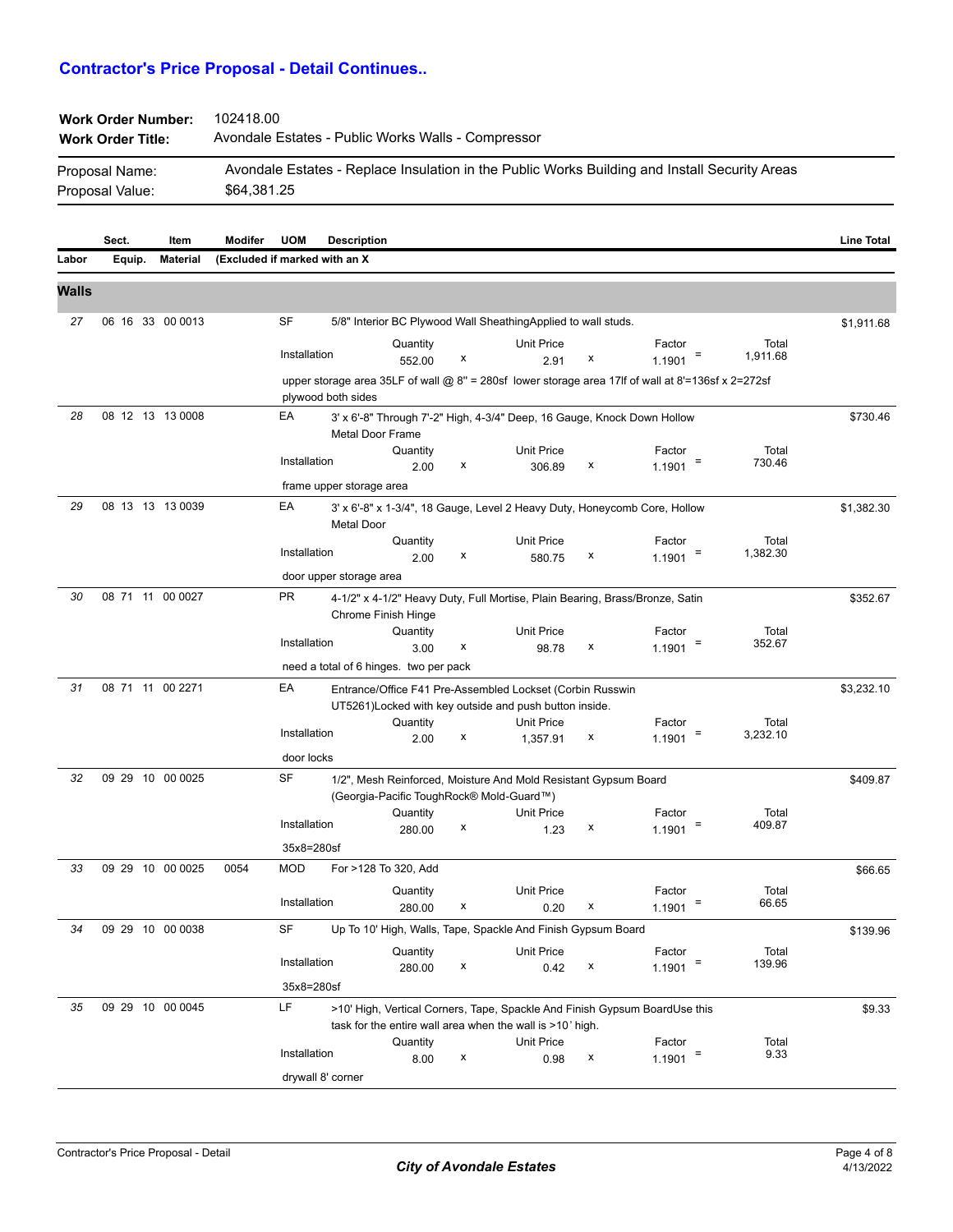| <b>Work Order Title:</b> | Avondale Estates - Public Works Walls - Compressor |
|--------------------------|----------------------------------------------------|
|                          |                                                    |

| Proposal Name:  | Avondale Estates - Replace Insulation in the Public Works Building and Install Security Areas |
|-----------------|-----------------------------------------------------------------------------------------------|
| Proposal Value: | \$64.381.25                                                                                   |

|              | Sect.            | Item            | Modifer                       | <b>UOM</b>   | <b>Description</b>                               |                                         |   |                                                                |   |                  |                 | <b>Line Total</b> |
|--------------|------------------|-----------------|-------------------------------|--------------|--------------------------------------------------|-----------------------------------------|---|----------------------------------------------------------------|---|------------------|-----------------|-------------------|
| Labor        | Equip.           | <b>Material</b> | (Excluded if marked with an X |              |                                                  |                                         |   |                                                                |   |                  |                 |                   |
| <b>Walls</b> |                  |                 |                               |              |                                                  |                                         |   |                                                                |   |                  |                 |                   |
|              |                  |                 |                               |              |                                                  |                                         |   |                                                                |   |                  |                 |                   |
| 36           | 22 11 16 00 0374 |                 |                               | LF           |                                                  | 3/4" Hard Drawn Type L Copper Tube/Pipe |   |                                                                |   |                  |                 | \$201.01          |
|              |                  |                 |                               | Installation |                                                  | Quantity                                |   | Unit Price                                                     |   | Factor           | Total           |                   |
|              |                  |                 |                               |              |                                                  | 30.00                                   | x | 5.63                                                           | х | Ξ<br>1.1901      | 201.01          |                   |
|              |                  |                 |                               |              | two lines 15' each total 30'                     |                                         |   |                                                                |   |                  |                 |                   |
| 37           | 22 11 16 00 0441 |                 |                               | EA           |                                                  | 3/4" 90 Degree Copper Elbow             |   |                                                                |   |                  |                 | \$257.35          |
|              |                  |                 |                               | Installation |                                                  | Quantity                                |   | <b>Unit Price</b>                                              |   | Factor<br>Ξ      | Total<br>257.35 |                   |
|              |                  |                 |                               |              |                                                  | 8.00                                    | X | 27.03                                                          | х | 1.1901           |                 |                   |
|              |                  |                 |                               |              | two lines 4 elbows each                          |                                         |   |                                                                |   |                  |                 |                   |
| 38           | 22 11 16 00 0486 |                 |                               | EA           |                                                  | 3/4" Straight Copper Tee                |   |                                                                |   |                  |                 | \$99.66           |
|              |                  |                 |                               | Installation |                                                  | Quantity                                | x | <b>Unit Price</b>                                              | х | Factor<br>1.1901 | Total<br>99.66  |                   |
|              |                  |                 |                               |              | tie into existing water lines                    | 2.00                                    |   | 41.87                                                          |   |                  |                 |                   |
| 39           | 22 11 16 00 0513 |                 |                               | EA           |                                                  |                                         |   |                                                                |   |                  |                 |                   |
|              |                  |                 |                               |              |                                                  | 3/4" Copper Coupling                    |   |                                                                |   |                  |                 | \$122.39          |
|              |                  |                 |                               | Installation |                                                  | Quantity<br>4.00                        | X | <b>Unit Price</b><br>25.71                                     | х | Factor<br>1.1901 | Total<br>122.39 |                   |
|              |                  |                 |                               |              | two lines with 2 coupling each total 4 couplings |                                         |   |                                                                |   |                  |                 |                   |
| 40           | 22 11 16 00 0758 |                 |                               | EA           |                                                  |                                         |   | 3/4", Cut And Prepare Existing In Place Copper Pipe            |   |                  |                 | \$29.99           |
|              |                  |                 |                               |              |                                                  | Quantity                                |   | <b>Unit Price</b>                                              |   | Factor           | Total           |                   |
|              |                  |                 |                               | Installation |                                                  | 4.00                                    | x | 6.30                                                           | х | Ξ<br>1.1901      | 29.99           |                   |
|              |                  |                 |                               |              | cuts to existing water lines                     |                                         |   |                                                                |   |                  |                 |                   |
| 41           | 22 11 19 00 0215 |                 |                               | EA           |                                                  |                                         |   | Dryer Vent Kit With Hood, 4" x 5' Flexible Vent And Clamps     |   |                  |                 | \$60.67           |
|              |                  |                 |                               |              |                                                  | Quantity                                |   | <b>Unit Price</b>                                              |   | Factor           | Total           |                   |
|              |                  |                 |                               | Installation |                                                  | 1.00                                    | x | 50.98                                                          | x | Ξ<br>1.1901      | 60.67           |                   |
| 42           | 22 11 19 00 0217 |                 |                               | EA           |                                                  |                                         |   | 2" Washing Machine Outlet Box, Plastic, Two 1/2" Supply Valves |   |                  |                 | \$186.66          |
|              |                  |                 |                               |              |                                                  | Quantity                                |   | Unit Price                                                     |   | Factor           | Total           |                   |
|              |                  |                 |                               | Installation |                                                  | 1.00                                    | x | 156.84                                                         | х | 1.1901           | 186.66          |                   |
|              |                  |                 |                               | washer       |                                                  |                                         |   |                                                                |   |                  |                 |                   |
| 43           | 22 13 16 00 0516 |                 |                               | LF           |                                                  |                                         |   | 2" Schedule 40 Polyvinyl Chloride (PVC) DWV Pipe               |   |                  |                 | \$95.15           |
|              |                  |                 |                               |              |                                                  | Quantity                                |   | <b>Unit Price</b>                                              |   | Factor           | Total           |                   |
|              |                  |                 |                               | Installation |                                                  | 15.00                                   | x | 5.33                                                           | х | 1.1901           | 95.15           |                   |
|              |                  |                 |                               |              | waste line for washer                            |                                         |   |                                                                |   |                  |                 |                   |
| 44           | 22 13 16 00 0518 |                 |                               | LF           |                                                  |                                         |   | 4" Schedule 40 Polyvinyl Chloride (PVC) DWV Pipe               |   |                  |                 | \$47.51           |
|              |                  |                 |                               | Installation |                                                  | Quantity                                |   | Unit Price                                                     |   | Factor           | Total           |                   |
|              |                  |                 |                               |              |                                                  | 4.00                                    | х | 9.98                                                           | x | 1.1901           | 47.51           |                   |
|              |                  |                 |                               |              | replace existing line for splice                 |                                         |   |                                                                |   |                  |                 |                   |
| 45           | 22 13 16 00 0541 |                 |                               | EA           |                                                  |                                         |   | 2" Polyvinyl Chloride (PVC) DWV Long Sweep 1/4 Bends           |   |                  |                 | \$58.55           |
|              |                  |                 |                               | Installation |                                                  | Quantity                                |   | Unit Price                                                     |   | Factor<br>Ξ      | Total<br>58.55  |                   |
|              |                  |                 |                               |              |                                                  | 2.00                                    | X | 24.60                                                          | X | 1.1901           |                 |                   |
|              |                  |                 |                               |              | connect waste line                               |                                         |   |                                                                |   |                  |                 |                   |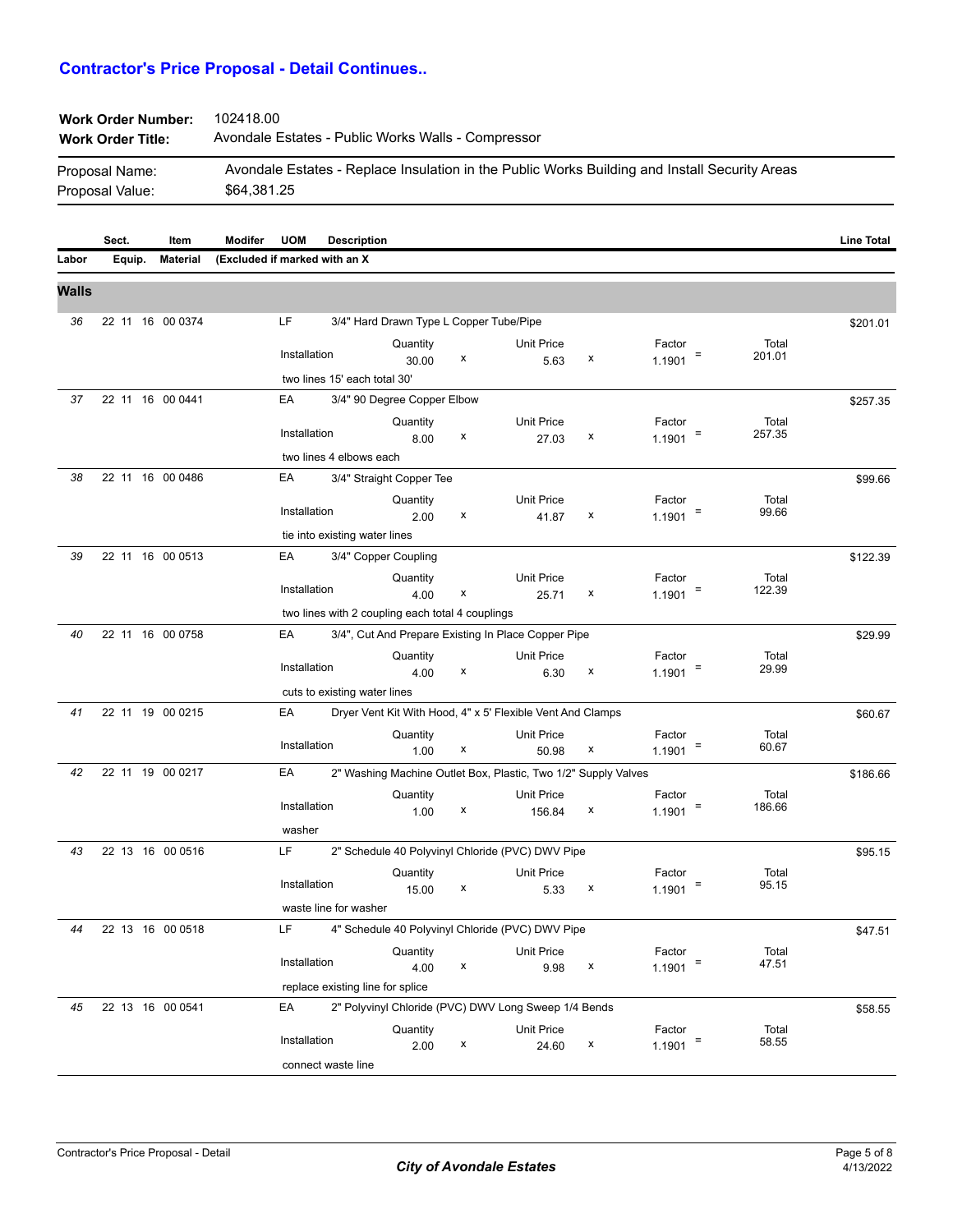| <b>Work Order Number:</b> | 102418.00                                          |
|---------------------------|----------------------------------------------------|
| <b>Work Order Title:</b>  | Avondale Estates - Public Works Walls - Compressor |

| Proposal Name:  | Avondale Estates - Replace Insulation in the Public Works Building and Install Security Areas |
|-----------------|-----------------------------------------------------------------------------------------------|
| Proposal Value: | \$64,381.25                                                                                   |

|              | Sect.  | Item             | <b>Modifer</b>                | <b>UOM</b>                                  | <b>Description</b>                                |                                         |   |                                                                                                                                                                                                                                            |   |                  |   |                 | <b>Line Total</b> |
|--------------|--------|------------------|-------------------------------|---------------------------------------------|---------------------------------------------------|-----------------------------------------|---|--------------------------------------------------------------------------------------------------------------------------------------------------------------------------------------------------------------------------------------------|---|------------------|---|-----------------|-------------------|
| Labor        | Equip. | <b>Material</b>  | (Excluded if marked with an X |                                             |                                                   |                                         |   |                                                                                                                                                                                                                                            |   |                  |   |                 |                   |
| <b>Walls</b> |        |                  |                               |                                             |                                                   |                                         |   |                                                                                                                                                                                                                                            |   |                  |   |                 |                   |
| 46           |        | 22 13 16 00 0549 |                               | EA                                          |                                                   |                                         |   | 2" Polyvinyl Chloride (PVC) DWV 1/8 Bends                                                                                                                                                                                                  |   |                  |   |                 | \$24.28           |
|              |        |                  |                               | Installation                                |                                                   | Quantity<br>1.00                        | х | <b>Unit Price</b><br>20.40                                                                                                                                                                                                                 | х | Factor<br>1.1901 | Ξ | Total<br>24.28  |                   |
|              |        |                  |                               |                                             | connect waste line                                |                                         |   |                                                                                                                                                                                                                                            |   |                  |   |                 |                   |
| 47           |        | 22 13 16 00 0559 |                               | EA                                          |                                                   |                                         |   | 4" Polyvinyl Chloride (PVC) DWV Sanitary Tees                                                                                                                                                                                              |   |                  |   |                 | \$87.67           |
|              |        |                  |                               | Installation                                |                                                   | Quantity                                | х | <b>Unit Price</b>                                                                                                                                                                                                                          | х | Factor           | Ξ | Total<br>87.67  |                   |
|              |        |                  |                               |                                             | connect waste line                                | 1.00                                    |   | 73.67                                                                                                                                                                                                                                      |   | 1.1901           |   |                 |                   |
| 48           |        | 22 13 16 00 0589 |                               | EA                                          |                                                   |                                         |   | 4" x 2" Polyvinyl Chloride (PVC) DWV Reducers                                                                                                                                                                                              |   |                  |   |                 | \$58.58           |
|              |        |                  |                               | Installation                                |                                                   | Quantity<br>1.00                        | х | <b>Unit Price</b><br>49.22                                                                                                                                                                                                                 | х | Factor<br>1.1901 | Ξ | Total<br>58.58  |                   |
|              |        |                  |                               |                                             | feed into existing line                           |                                         |   |                                                                                                                                                                                                                                            |   |                  |   |                 |                   |
| 49           |        | 22 13 16 00 0599 |                               | EA                                          |                                                   | 2" Polyvinyl Chloride (PVC) DWV P-Traps |   |                                                                                                                                                                                                                                            |   |                  |   |                 | \$45.27           |
|              |        |                  |                               |                                             |                                                   | Quantity                                |   | <b>Unit Price</b>                                                                                                                                                                                                                          |   | Factor           |   | Total           |                   |
|              |        |                  |                               | Installation<br>waste line                  |                                                   | 1.00                                    | х | 38.04                                                                                                                                                                                                                                      | х | 1.1901           |   | 45.27           |                   |
| 50           |        | 22 13 16 00 0689 |                               | EA                                          |                                                   | 2" Polyvinyl Chloride (PVC) Couplings   |   |                                                                                                                                                                                                                                            |   |                  |   |                 | \$23.45           |
|              |        |                  |                               | Installation                                |                                                   | Quantity                                |   | <b>Unit Price</b>                                                                                                                                                                                                                          |   | Factor           |   | Total<br>23.44  |                   |
|              |        |                  |                               |                                             | connect waste line                                | 1.00                                    | х | 19.70                                                                                                                                                                                                                                      | х | 1.1901           |   |                 |                   |
| 51           |        | 22 13 16 00 0691 |                               | EA<br>4" Polyvinyl Chloride (PVC) Couplings |                                                   |                                         |   |                                                                                                                                                                                                                                            |   | \$89.11          |   |                 |                   |
|              |        |                  |                               |                                             |                                                   | Quantity                                |   | Unit Price                                                                                                                                                                                                                                 |   | Factor           |   | Total           |                   |
|              |        |                  |                               | Installation                                |                                                   | 2.00                                    | x | 37.44                                                                                                                                                                                                                                      | x | 1.1901           | Ξ | 89.11           |                   |
| 52           |        | 22 13 16 00 0704 |                               | EA                                          | reconnect existing line after splice              |                                         |   | 4", Cut And Prepare Existing Polyvinyl Chloride (PVC) DWV Pipe                                                                                                                                                                             |   |                  |   |                 |                   |
|              |        |                  |                               |                                             |                                                   | Quantity                                |   | <b>Unit Price</b>                                                                                                                                                                                                                          |   | Factor           |   | Total           | \$8.84            |
|              |        |                  |                               | Installation                                |                                                   | 1.00                                    | x | 7.43                                                                                                                                                                                                                                       | х | 1.1901           |   | 8.84            |                   |
|              |        |                  |                               |                                             | connect waste line                                |                                         |   |                                                                                                                                                                                                                                            |   |                  |   |                 |                   |
| 53           |        | 23 01 20 91 0040 |                               | EA                                          | used shall be one.                                |                                         |   | Shut Down Existing Interior Piping SystemIncludes lock out/tag out and<br>average line tracing. Use when valves are greater than 25' from work. When<br>the shut-off valves for multiple lines are located with a 10' radius, the quantity |   |                  |   |                 | \$301.12          |
|              |        |                  |                               | Installation                                |                                                   | Quantity<br>2.00                        | x | Unit Price<br>126.51                                                                                                                                                                                                                       | х | Factor<br>1.1901 | Ξ | Total<br>301.12 |                   |
|              |        |                  |                               |                                             | Shut down hot and cold water                      |                                         |   |                                                                                                                                                                                                                                            |   |                  |   |                 |                   |
| 54           |        | 23 05 93 00 0077 |                               | EA                                          |                                                   |                                         |   | Up To 100', Up To 1-1/2" Piping, Hydrostatic Testing                                                                                                                                                                                       |   |                  |   |                 | \$912.88          |
|              |        |                  |                               | Installation                                |                                                   | Quantity<br>2.00                        | x | Unit Price<br>383.53                                                                                                                                                                                                                       | x | Factor<br>1.1901 |   | Total<br>912.88 |                   |
|              |        |                  |                               |                                             | Test existing lines around tie-in areas for leaks |                                         |   |                                                                                                                                                                                                                                            |   |                  |   |                 |                   |
| 55           |        | 23 05 93 00 0082 |                               | EA                                          |                                                   |                                         |   | Up To 100', >1-1/2" To 4" Piping, Hydrostatic Testing                                                                                                                                                                                      |   |                  |   |                 | \$606.88          |
|              |        |                  |                               | Installation                                |                                                   | Quantity                                |   | <b>Unit Price</b>                                                                                                                                                                                                                          |   | Factor           |   | Total<br>606.88 |                   |
|              |        |                  |                               |                                             | Test existing line around tie in area for leak    | 1.00                                    | х | 509.94                                                                                                                                                                                                                                     | x | 1.1901           |   |                 |                   |
|              |        |                  |                               |                                             |                                                   |                                         |   |                                                                                                                                                                                                                                            |   |                  |   |                 |                   |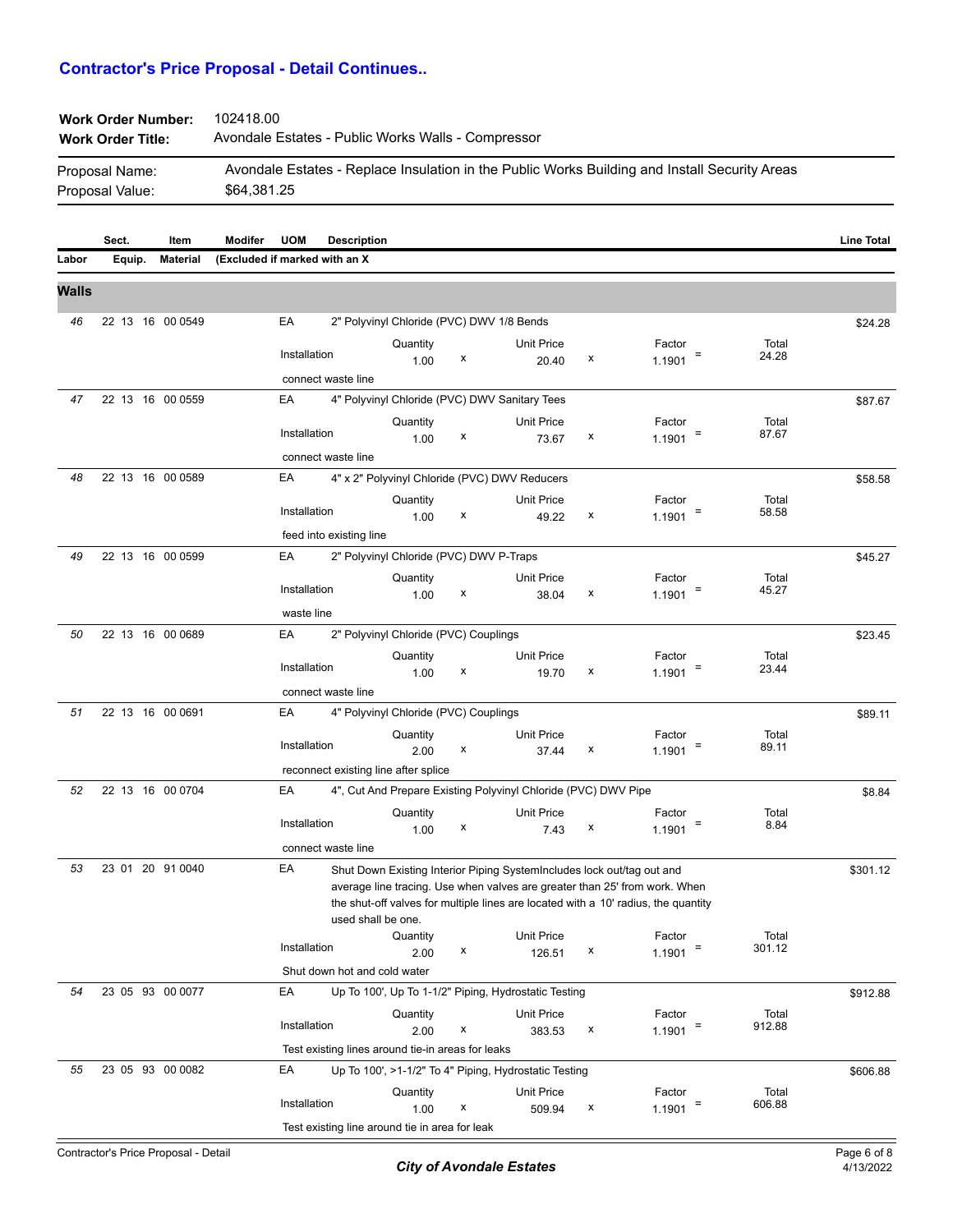\$64,381.25

Proposal Value:

| <b>Work Order Number:</b> | 102418.00                                                                                     |
|---------------------------|-----------------------------------------------------------------------------------------------|
| <b>Work Order Title:</b>  | Avondale Estates - Public Works Walls - Compressor                                            |
| Proposal Name:            | Avondale Estates - Replace Insulation in the Public Works Building and Install Security Areas |

|       | Sect.  | Item             | Modifer<br><b>UOM</b>         | <b>Description</b>                       |                                      |   |                                                                               |   |                  |                            | <b>Line Total</b> |
|-------|--------|------------------|-------------------------------|------------------------------------------|--------------------------------------|---|-------------------------------------------------------------------------------|---|------------------|----------------------------|-------------------|
| Labor | Equip. | <b>Material</b>  | (Excluded if marked with an X |                                          |                                      |   |                                                                               |   |                  |                            |                   |
| Walls |        |                  |                               |                                          |                                      |   |                                                                               |   |                  |                            |                   |
| 56    |        | 26 05 19 16 0014 | <b>MLF</b>                    | Conduit                                  |                                      |   | #12 AWG, Type THHN-THWN, 600 Volt, Copper, Single Solid Cable, Installed In   |   |                  |                            | \$329.77          |
|       |        |                  |                               |                                          | Quantity                             |   | <b>Unit Price</b>                                                             |   | Factor           | Total                      |                   |
|       |        |                  | Installation                  |                                          | 0.68                                 | х | 410.51                                                                        | х | 1.1901           | 329.77<br>Ξ                |                   |
|       |        |                  |                               | three wires installed in 225' of conduit |                                      |   |                                                                               |   |                  |                            |                   |
| 57    |        | 26 05 19 16 0193 | <b>MLF</b>                    | <b>Armored Cable</b>                     |                                      |   | 2 Conductors, #12 AWG, Type MC, Solid Or Stranded, Galvanized Steel           |   |                  |                            | \$277.17          |
|       |        |                  | Installation                  |                                          | Quantity<br>0.12                     | х | <b>Unit Price</b>                                                             | х | Factor<br>1.1901 | Total<br>277.17            |                   |
|       |        |                  |                               | junction boxes to lights and receptacles |                                      |   | 1,940.78                                                                      |   |                  |                            |                   |
| 58    |        | 26 05 29 00 0005 | EA                            |                                          |                                      |   | Up To 1' Length x 1-5/8" Wide x 1-5/8" High, 14 Gauge, Steel Unistrut Channel |   |                  |                            | \$108.16          |
|       |        |                  |                               |                                          | Quantity                             |   | <b>Unit Price</b>                                                             |   | Factor           | Total                      |                   |
|       |        |                  | Installation                  |                                          | 8.00                                 | x | 11.36                                                                         | x | 1.1901           | 108.16<br>Ξ                |                   |
| 59    |        | 26 05 29 00 0168 | EA                            |                                          | 3/4", One Hole Steel Conduit Strap   |   |                                                                               |   |                  |                            | \$118.42          |
|       |        |                  |                               |                                          | Quantity                             |   | <b>Unit Price</b>                                                             |   | Factor           | Total                      |                   |
|       |        |                  | Installation                  |                                          | 50.00                                | x | 1.99                                                                          | х | 1.1901           | 118.41                     |                   |
| 60    |        | 26 05 33 13 0601 | LF                            |                                          |                                      |   | 3/4" Electrical Metallic Tubing (EMT) Conduit                                 |   |                  |                            | \$891.68          |
|       |        |                  |                               |                                          | Quantity                             |   | <b>Unit Price</b>                                                             |   | Factor           | Total                      |                   |
|       |        |                  | Installation                  |                                          | 225.00                               | x | 3.33                                                                          | х | 1.1901           | 891.68<br>Ξ                |                   |
| 61    |        | 26 05 33 13 0678 | EA                            |                                          |                                      |   | 3/4" Electrical Metallic Tubing (EMT) Straight Box Compression Connector      |   |                  |                            | \$95.83           |
|       |        |                  |                               |                                          | Quantity                             |   | <b>Unit Price</b>                                                             |   | Factor           | Total                      |                   |
|       |        |                  | Installation                  |                                          | 22.00                                | x | 3.66                                                                          | x | 1.1901           | 95.83                      |                   |
| 62    |        | 26 05 33 13 0689 | EA                            | Connector                                |                                      |   | 3/4" Electrical Metallic Tubing (EMT) Insulated Straight Box Compression      |   |                  |                            | \$116.25          |
|       |        |                  | Installation                  |                                          | Quantity                             |   | <b>Unit Price</b>                                                             |   | Factor           | Total<br>116.25<br>Ξ       |                   |
|       |        |                  |                               |                                          | 24.00                                | х | 4.07                                                                          | х | 1.1901           |                            |                   |
| 63    |        | 26 05 33 16 0003 | EA                            |                                          | 1-1/2" Depth, 4" Square Steel Box    |   |                                                                               |   |                  |                            | \$86.02           |
|       |        |                  | Installation                  |                                          | Quantity                             |   | Unit Price                                                                    |   | Factor           | Total<br>86.02             |                   |
|       |        |                  |                               | junction boxes for pulling wire          | 4.00                                 | x | 18.07                                                                         | x | 1.1901           |                            |                   |
| 64    |        | 26 05 33 16 0022 | EA                            |                                          |                                      |   | One Toggle Switch, 4" Square Steel Exposed Work Cover                         |   |                  |                            | \$33.85           |
|       |        |                  |                               |                                          |                                      |   |                                                                               |   | Factor           |                            |                   |
|       |        |                  | Installation                  |                                          | Quantity<br>4.00                     | х | Unit Price<br>7.11                                                            | x | 1.1901           | Total<br>33.85<br>$\equiv$ |                   |
|       |        |                  |                               | covers for pull boxes                    |                                      |   |                                                                               |   |                  |                            |                   |
| 65    |        | 26 05 33 16 0113 | EA                            |                                          | 2-1/8" Deep, 4" x 2" Steel Handy Box |   |                                                                               |   |                  |                            | \$79.83           |
|       |        |                  |                               |                                          | Quantity                             |   | <b>Unit Price</b>                                                             |   | Factor           | Total                      |                   |
|       |        |                  | Installation                  |                                          | 4.00                                 | x | 16.77                                                                         | X | $1.1901$ =       | 79.83                      |                   |
|       |        |                  |                               | used for receptacles                     |                                      |   |                                                                               |   |                  |                            |                   |
| 66    |        | 26 05 33 16 0118 | EA                            |                                          |                                      |   | Duplex Receptacle, 4" x 2" Steel Handy Box Exposed Work Cover                 |   |                  |                            | \$15.80           |
|       |        |                  |                               |                                          | Quantity                             |   | <b>Unit Price</b>                                                             |   | Factor           | Total                      |                   |
|       |        |                  | Installation                  |                                          | 4.00                                 | х | 3.32                                                                          | x | 1.1901           | 15.80<br>Ξ                 |                   |
|       |        |                  |                               | receptacle covers                        |                                      |   |                                                                               |   |                  |                            |                   |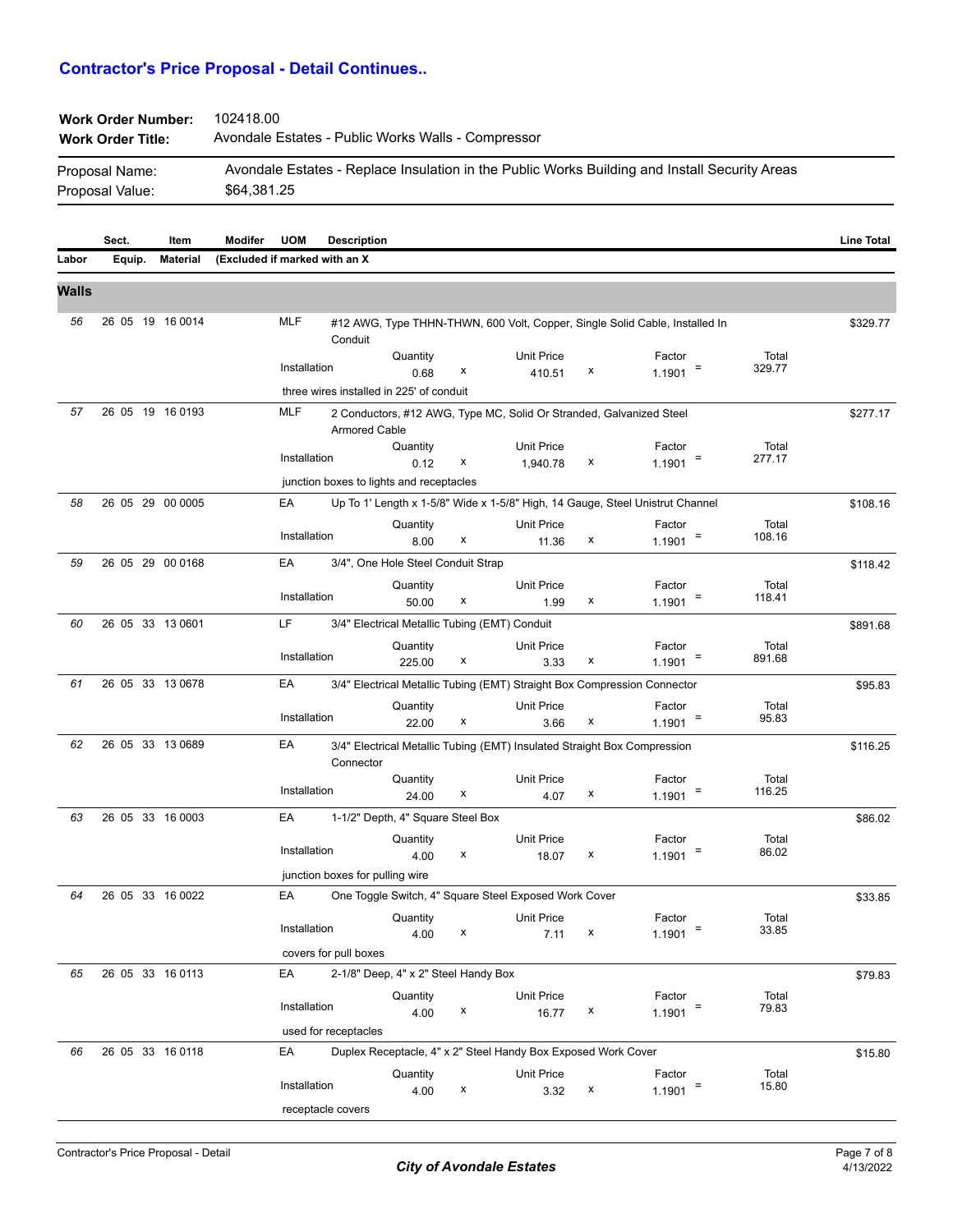| <b>Work Order Number:</b> | 102418.00                                                                                     |
|---------------------------|-----------------------------------------------------------------------------------------------|
| <b>Work Order Title:</b>  | Avondale Estates - Public Works Walls - Compressor                                            |
| Proposal Name:            | Avondale Estates - Replace Insulation in the Public Works Building and Install Security Areas |
| Proposal Value:           | \$64.381.25                                                                                   |

|              | Sect.                     | Item             | Modifer                        | <b>UOM</b>   | <b>Description</b> |                  |                                                                        |                                                                |   |                         |                   | <b>Line Total</b> |
|--------------|---------------------------|------------------|--------------------------------|--------------|--------------------|------------------|------------------------------------------------------------------------|----------------------------------------------------------------|---|-------------------------|-------------------|-------------------|
| Labor        | Equip.                    | Material         | (Excluded if marked with an X) |              |                    |                  |                                                                        |                                                                |   |                         |                   |                   |
| <b>Walls</b> |                           |                  |                                |              |                    |                  |                                                                        |                                                                |   |                         |                   |                   |
| 67           |                           | 26 27 26 00 0068 |                                | EA           |                    |                  | 20 Amperes, Ground Fault Circuit Interrupter (GFCI), Duplex Receptacle |                                                                |   |                         |                   | \$174.94          |
|              |                           |                  |                                | Installation |                    | Quantity<br>5.00 | х                                                                      | <b>Unit Price</b><br>29.40                                     | х | Factor<br>$=$<br>1.1901 | Total<br>174.94   |                   |
| 68           |                           | 26 51 19 00 0010 |                                | EA           |                    |                  |                                                                        | 2,800 Lumens, 4' Length, LED Striplight Fixture (Lithonia ZL1) |   |                         |                   | \$1,206.40        |
|              |                           |                  |                                | Installation |                    | Quantity<br>6.00 | х                                                                      | <b>Unit Price</b><br>168.95                                    | x | Factor<br>Ξ<br>1.1901   | Total<br>1,206.40 |                   |
|              | <b>Subtotal for Walls</b> |                  |                                |              |                    |                  |                                                                        |                                                                |   |                         |                   | \$18,827.83       |

#### **Proposal Total**

This total represents the correct total for the proposal. Any discrepancy between line totals, sub-totals and the proposal total is due to rounding.

**The Percentage of NPP on this Proposal: %**

**\$64,381.25**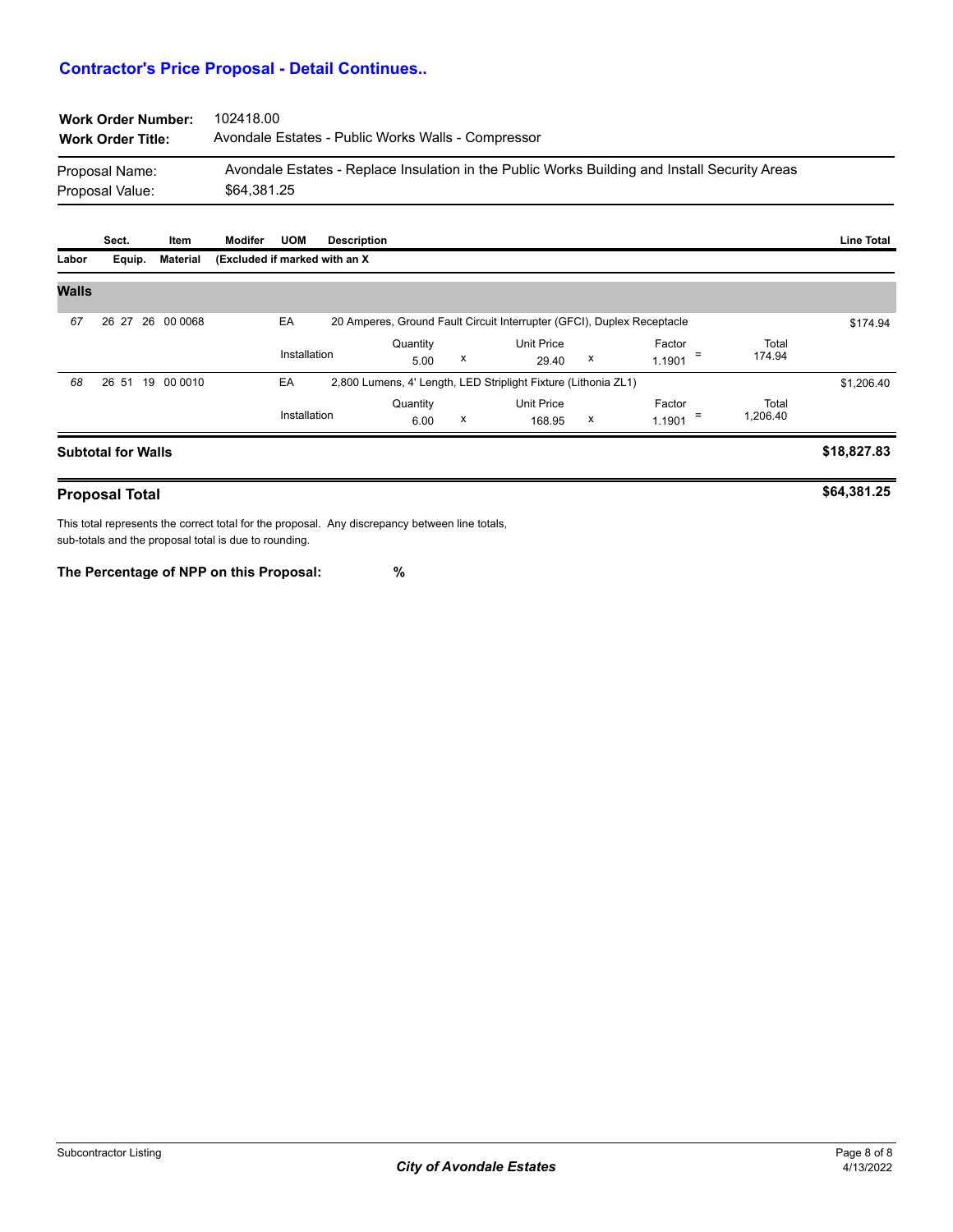



## **Client - City of Avondale Estates**

**Detailed Scope of Work**

| <b>Print Date:</b> |                                                                              | April 13, 2022                                                                                                                                                                                                |  |                                                                                                                    |  |  |  |  |  |  |  |
|--------------------|------------------------------------------------------------------------------|---------------------------------------------------------------------------------------------------------------------------------------------------------------------------------------------------------------|--|--------------------------------------------------------------------------------------------------------------------|--|--|--|--|--|--|--|
| Contractor:        | <b>Work Order Number:</b><br><b>Work Order Title:</b><br><b>Brief Scope:</b> | 102418.00<br>Avondale Estates - Public Works Walls - Compressor<br>GA-B06-040820-CCE - Centennial Contractors Enterprises, Inc.<br>Replace Insulation in the Public Works Building and Install Security Areas |  |                                                                                                                    |  |  |  |  |  |  |  |
| To:                | Tim Dugan<br>3200 Cobb Galleria Parkway<br>Atlanta, GA 30339<br>770-778-6677 | From:<br>Centennial Contractors Enterprises, Inc.                                                                                                                                                             |  | Paul Hanebuth<br>City of Avondale Estates<br>21 North Avondale Plaza<br>Avondale Estates, GA 30002<br>404-294-5400 |  |  |  |  |  |  |  |

The following items detail the scope of work as discussed at the site. All requirements necessary to accomplish the items set forth below shall be considered part of this scope of work.

#### **Detailed Scope:**

Please see proposal and scope of work for Project #102418 - Avondale Estates Public Works Walls - Compressor Project

Owner Date Communication of the Communication of the Communication of the Date

**Contractor Date**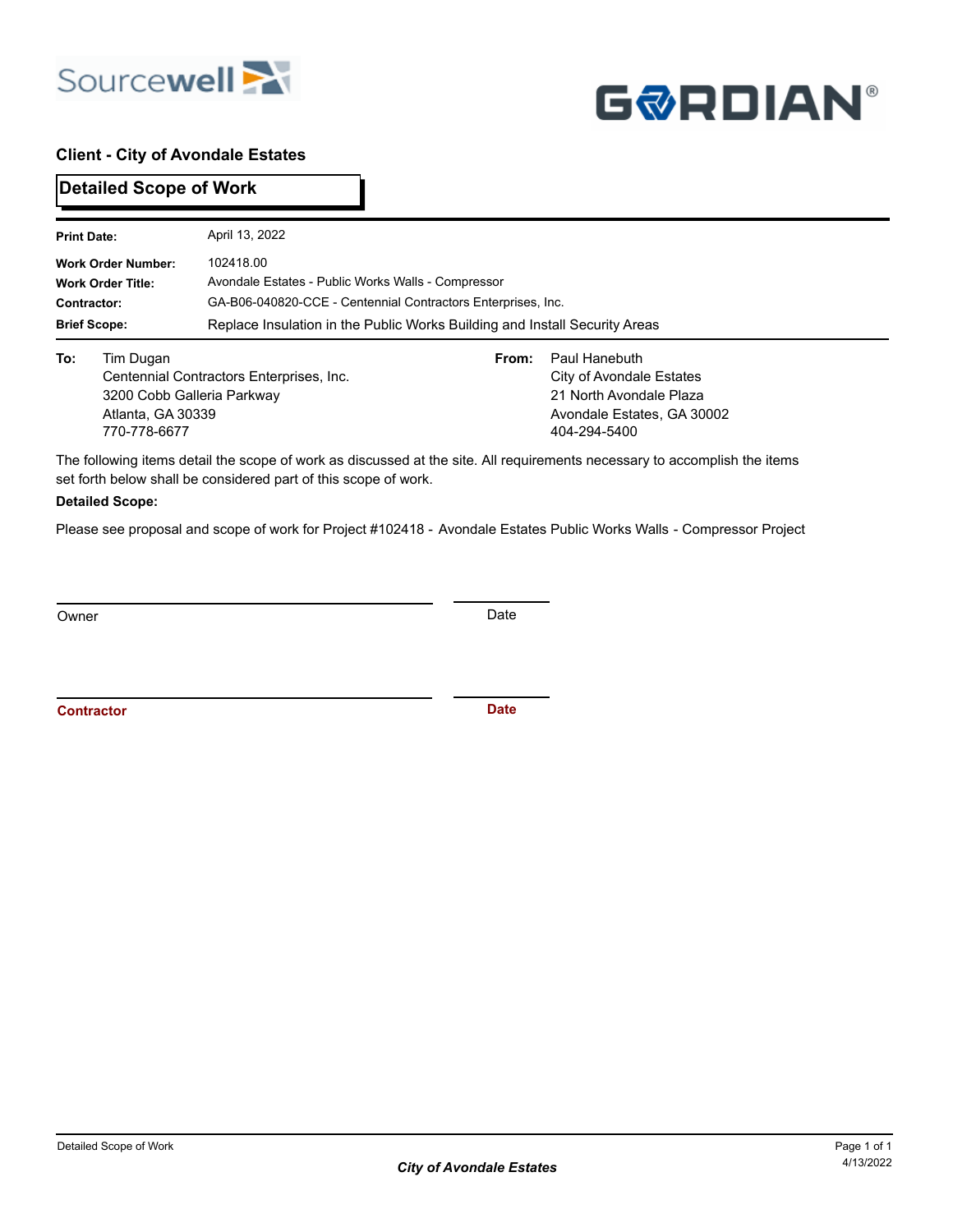#### **SCOPE OF WORK Avondale Estates Public Works 166 Locust Street Road Avondale Estates, GA 30002**

#### **Walls and Compressor**

April 7, 2022

#### **SUMMARY OF SCOPE:**

This Detailed Scope of Work (SOW) identifies specific work items associated with Avondale Estates Public Works Building walls and compressor.

#### **DETAIL SCOPE OF WORK:**

The contractor shall provide all material, labor, supervision, and equipment to accomplish the work as described in the below.

#### **Partition Wall Mezzanine Level:**

- 1. Provide materials install 2x4 stud wall approximately eight (8) foot in height with OSB and drywall on one side only. This wall will extend between the two existing knee walls.
- 2. Provide and install a 30x60 steel door with lock
- 3. Provide and install six (6) hanging LED lights
- 4. Provide and install four (4) receptacles

#### **Partition Wall Lower Level:**

- 1. Provide and install 2x4 stud wall approximately eight (8) foot in height with OSB on both sides.
- 2. Provide and install a 30x68 steel door with lock.
- 3. Provide and install washer and dryer connections. Washer and Dryer to be provided by Avondale Estates

#### **Wall Panels:**

- 1. Provide and install steel wall panels covering the inside of the exterior walls.
- 2. Relocate electrical conduit as needed.

#### **Compressor:**

- 1. Provide and install a 5hp 60-gallon electric compressor.
- 2. Provide and install 50-foot hose reel with hose
- 3. Provide electrical/plumbing connections as required

#### **CLARIFICATIONS AND EXCLUSIONS**

- 1. Centennial Contractors specifically excludes any work not stated in the above scope of work. No additional work shall be performed without written permission by Owner and an official approved Change Order.
- 2. Centennial excludes testing and remediation of all hazardous material.
- 3. Moving any utilities or equipment is not included in the Scope of Work.
- 4. Permit costs are not included in the Scope of Work.
- 5. Overtime, after hours or weekend work is not included in the Scope of Work.
- 6. Design drawings are not included in the Scope of Work.
- 7. Davis-Bacon wage rates are not included in the Scope of Work.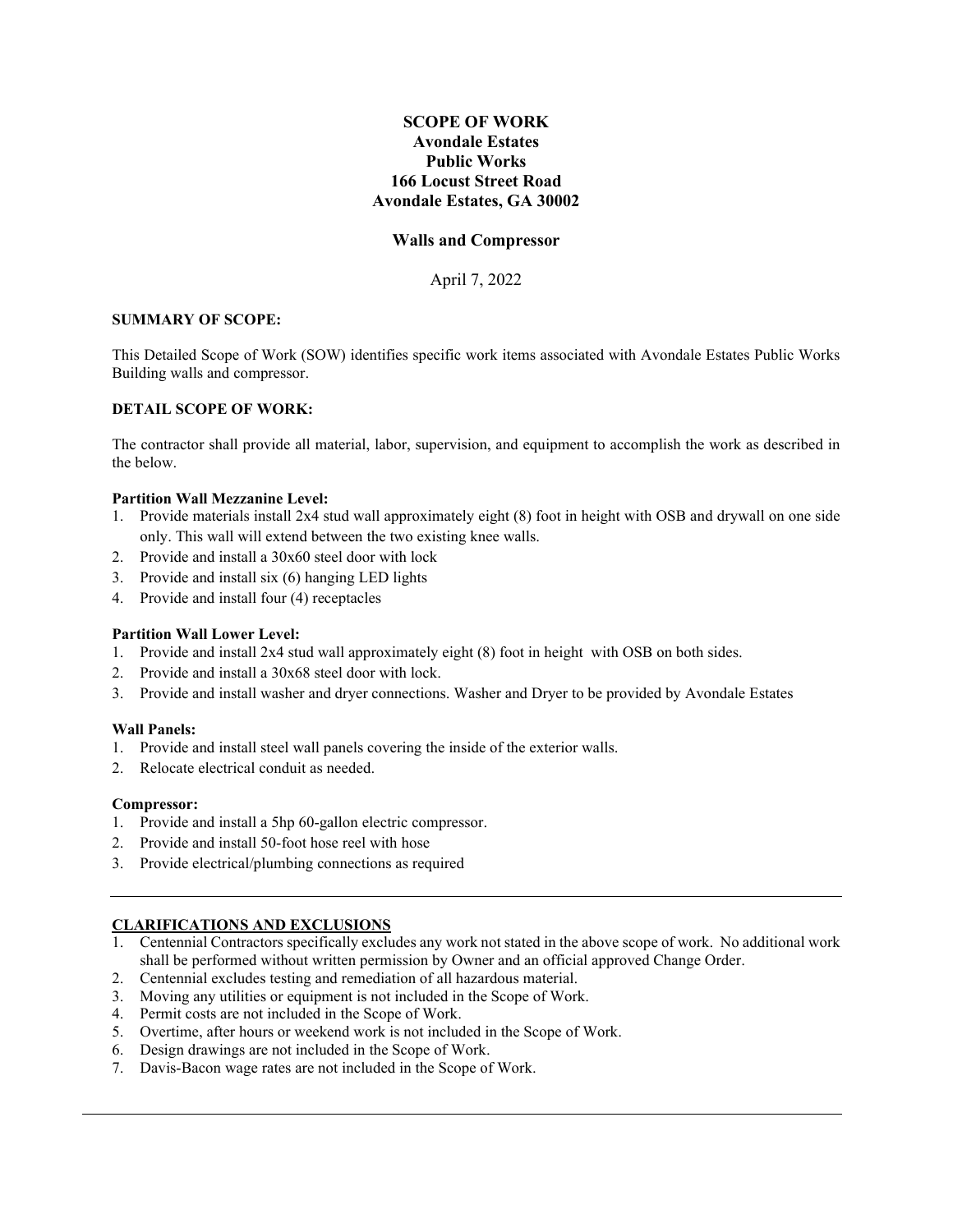#### **DETAILS THAT APPLY TO ALL WORK AREAS**

- 1. Any reference to "match existing" shall be defined as to match the existing as close as possible. Exact matches are rarely possible due to wear and tear, weathering, and color variations in materials due to manufacturing processes.
- 2. Access to site: Normal work hours
- 3. Contractor shall obtain approvals in advance for all lay down and storage areas.
- 4. Prior to any shut-down of any system (electrical, mechanical, etc.), Contractor shall supply not less than five (5) working days' notice to the Owner. No shutdown of any system shall occur until the Contractor has received permission from the Owner in writing.
- 5. The Contractor shall perform all work, make all deliveries and have access to work areas between normal business hours (Monday through Friday: 7:00 am to 5:00 pm) and, upon written permission of the Owner, may make deliveries and have access to work areas at any hour of any day, but shall bear without any contribution from the Owner, any extra expense and responsibility for doing so, including, without limitation, its own overtime expense.
- 6. Contractor shall coordinate inspections as required.
- 7. Final clean up and disposal: Remove debris, rubbish, and waste material from the property. Upon completion of work, all construction areas shall be left clean and free from debris. Clean all dust, dirt, stains, hand marks, paint spots, droppings, and other blemishes.
- 8. Parking will be made available by the Owner. Centennial will coordinate all parking and deliveries with the staff prior to beginning work.
- 9. The facility will be occupied during all work

#### **SAFETY**

- 1. All work shall be performed in accordance with OSHA and EM 385-1-1 Safety Standards.
- 2. Contractors must maintain 100% hard hats and eye protection at all times.
- 3. Contractor must maintain all SDS sheets on site.
- 4. Contractors shall ensure that their applicable work areas are cleaned on a daily basis to ensure a safe and clean work site.
- 5. Contractors shall develop a Fall Protection Plan for any work over 6' above finish floor/grade and/or near openings and/or on the roof structure. These Fall Protection Plans shall be reviewed and understood by each crew member working on the project site. Bungee-type lanyards and rope grab systems are prohibited on Centennial's projects without written approval from the Centennial Senior Site Representative (SSR). Retractable-type lanyards shall be utilized.
- 6. Contractors shall provide all necessary barricades and other forms of protection as required to protect personnel, other tenants, and the general public from injury due to work activities.

#### **SUBMITTALS**

- 1. Compressor
- 2. Hose Reel

#### **PERMITTING**

At the time of issuance of a Purchase Order for this Work, it is understood that permits are not required for this Work. If this changes, the Contractor will be responsible for obtaining such applicable permits and the Owner will be responsible for compensating the Contractor for permit fees and any design necessary to obtain such permits or related approvals as described in the ezIQC master contract documents (i.e. permit fees are dollar for dollar reimbursable and professional design and engineering fees are paid for at hourly rates published in the Construction Task Catalog).

#### **PROJECT SCHEDULE**

1. All work shall be performed during normal working hours (Monday – Friday 7:00 am to 5:00 pm).